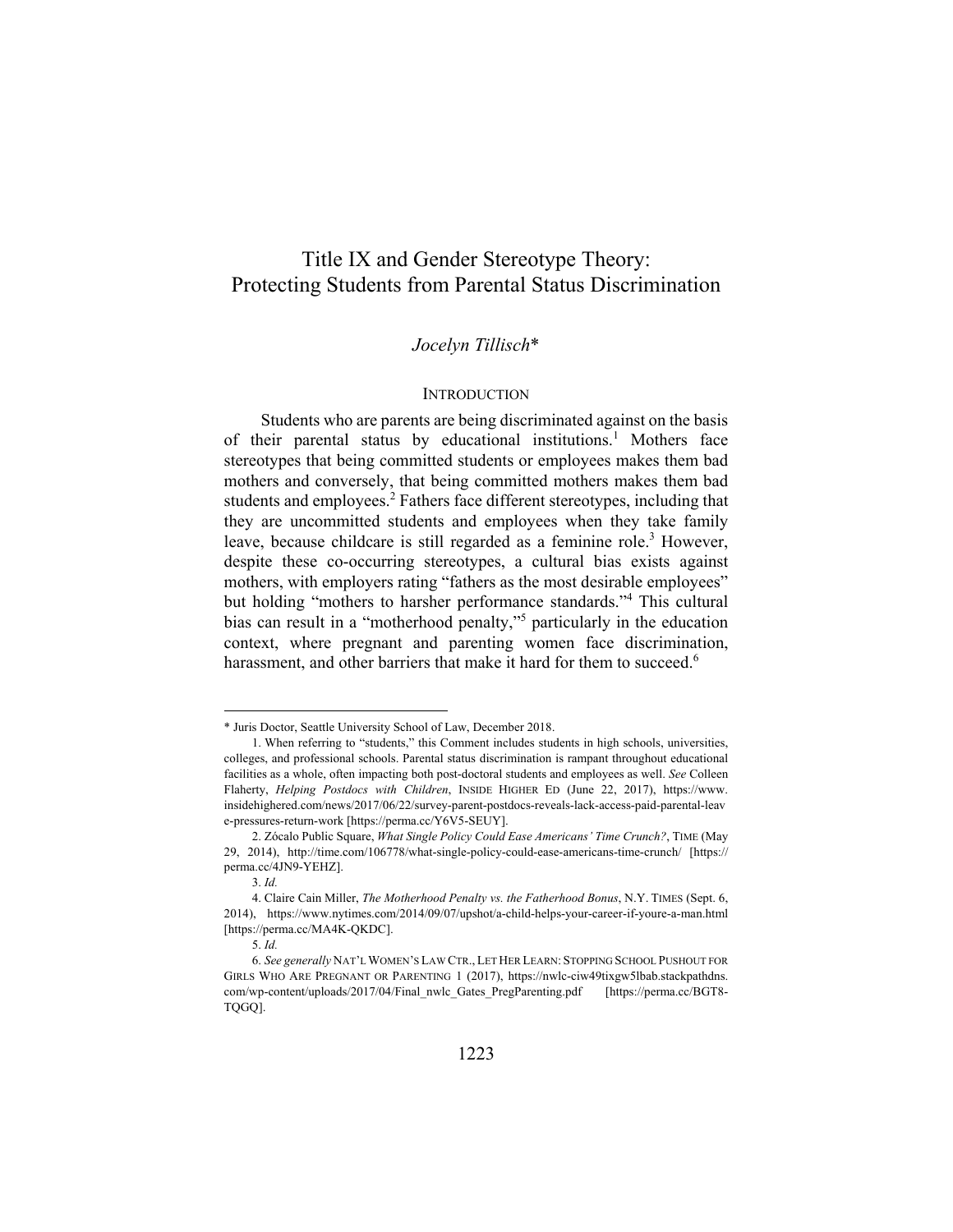Research has shown that when Title IX of the Education Amendments of 1972 (Title IX) is not enforced, unlawful discrimination surrounding pregnancy and parenting can cause dire effects on students' education.<sup>7</sup> Student parents experience parental status discrimination when they are denied admission to educational institutions based on their status as parents,<sup>8</sup> excluded from national honor society organizations after becoming pregnant and having children outside of wedlock,<sup>9</sup> kicked out of school upon becoming pregnant, $10$  threatened with detention due to violating dress code requirements out of necessity related to their pregnancy, $<sup>11</sup>$  and prevented from participating in school activities because</sup> they have "too many excused absences" due to their child's illness or hospitalization.<sup>12</sup>

Moreover, the motherhood penalty can manifest in structural barriers and discrimination that prevent parenting women from realizing their potential and can force parents to reluctantly leave school.<sup>13</sup> Young women who drop out of school due to pregnancy report that they would have remained in school if they had received greater support from adults.<sup>14</sup> Indeed, women who return to school while parenting do everything they can to balance the responsibilities of parenting and education, despite being told by others that "it just won't work."<sup>15</sup> While federal regulations are slowly establishing stronger rights for working mothers, these protections are not being implemented in the world of academia.16 The burden falls on the student to find some way around parental status discrimination, rather than on the institution to implement policies to prevent parental status discrimination from happening in the first place.<sup>17</sup>

 <sup>7.</sup> *See, e.g.*, Linda Mangel, *Pregnant and Parenting Students Are Still Being Pushed Out of School*, ACLU WASH. (Mar. 31, 2011), https://www.aclu.org/blog/mass-incarceration/pregnant-andparenting-students-are-still-being-pushed-out-school?redirect=blog/womens-rights/pregnant-andparenting-students-are-still-being-pushed-out [https://perma.cc/9BGD-YSVA].

<sup>8.</sup> *E.g.*, Tingley-Kelley v. Trs. of Univ. of Pa., 677 F. Supp. 2d 764, 775 (E.D. Pa. 2010).

<sup>9.</sup> *See generally* Chipman v. Grant Cty. Sch. Dist., 30 F. Supp. 2d 975, 979 (E.D. Ky. 1998). 10. NAT'L WOMEN'S LAW CTR., *supra* note 6, at 1.

<sup>11.</sup> *Id.* at 3.

<sup>12.</sup> *Id.*

<sup>13.</sup> *Id.* at 1.

 <sup>14.</sup> Mangel, *supra* note 7.

<sup>15.</sup> *Id.*

 <sup>16.</sup> Ariane Panzer, *The Maternal Wall Bias*, SYNAPSE (Mar. 27, 2017), https://synapse.ucsf.edu/ articles/2017/03/27/maternal-wall-bias [https://perma.cc/JUN2-QVJK].

<sup>17.</sup> *See id.* (writing that post-doctorate students and graduate students put pressure on themselves when "there isn't a policy to tell them what sort of leave to expect or what sort of accommodations can be made in exceptional circumstances . . . . [The] burden falls on the postdoc to find some way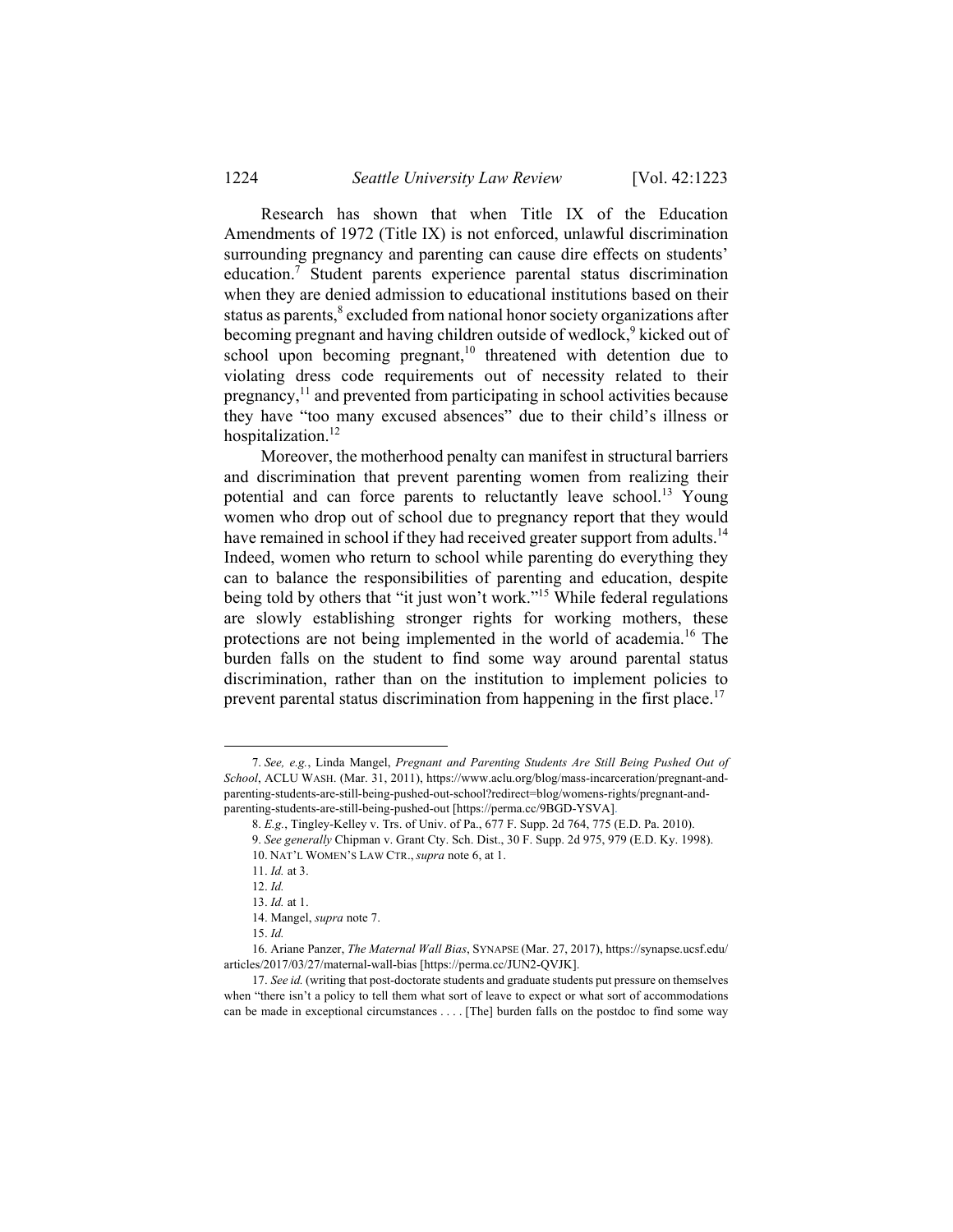Title IX, a federal civil rights law, protects parenting students from sex-based discrimination; however, very few court decisions relating to the rights of parenting students exist.<sup>18</sup> As a result, many students are unaware of the scope of Title IX's protections.<sup>19</sup> Specifically, "[a]fter giving birth, few students seek to enforce their Title IX protections since very few of them even know they can complain on those grounds. At many colleges and universities, there are no published procedures on filing complaints and no Title IX coordinators to handle them."<sup>20</sup> The protections provided by Title IX, although minimal,<sup>21</sup> are crucial.<sup>22</sup> The equal treatment and support that Title IX mandates is critical to ensure that women have equal access to education and that young fathers can remain engaged in their child's life while pursuing their education.<sup>23</sup> However, despite Title IX's prohibition on sex discrimination, educational institutions continue to discriminate against student parents. $^{24}$ 

Evidence of gender stereotypes has been useful in establishing claims under Title VII of the Civil Rights Act of 1964 (Title VII), the federal employment discrimination statute.<sup>25</sup> Parental status discrimination is not

around this discrimination rather than putting the onus on the institution to ensure that this isn't happening to begin with.").

 <sup>18.</sup> *See generally* NAT'L WOMEN'S LAW CTR., *supra* note 6.

<sup>19.</sup> *See* NAT'L COAL. FOR WOMEN & GIRLS IN EDUC., TITLE IX AT 40: WORKING TO ENSURE GENDER EQUITY IN EDUCATION 55 (2012), http://www.ncwge.org/TitleIX40/TitleIX-print.pdf [https: //perma.cc/Q3MD-W56W]; Mangel, *supra* note 7 ("[T]he pregnant and parenting students aren't the only ones empowered by this information . . . teachers, nurses, social service providers and others are always shocked to hear that the law actually is in place to protect the pregnant and parenting student.").

 <sup>20.</sup> Mary Ann Mason, Opinion, *Title IX and Babies: The New Frontier?*, CHRON. HIGHER EDUC. (Nov. 29, 2012), https://www.chronicle.com/article/Title-IXBabies-The-New/135936 [https://perma .cc/5REJ-HMTW].

<sup>21.</sup> *See generally* Elizabeth M. Hady, *The Absence of Parenting Students' Rights: How and Why Title IX Tolerates Discriminatory Attendance Policies*, 21 CARDOZO J.L. & GENDER 95 (2014).

 <sup>22.</sup> *See* U.S. DEP'T OF EDUC., SUPPORTING THE ACADEMIC SUCCESS OF PREGNANT AND PARENTING STUDENTS UNDER TITLE IX OF THE EDUCATION AMENDMENTS OF 1972, at 4 (June 2013), https://www2.ed.gov/about/offices/list/ocr/docs/pregnancy.pdf [https://perma.cc/ZMN2-X5CQ] ("Since the passage of Title IX, sex discrimination—including discrimination on the basis of pregnancy, child birth, and parental status has been prohibited. Encouraging pregnant and parenting students to stay in school will have a positive effect on their lives and their children's lives. The nation as a whole will benefit from having a generation of young adults who are better educated and more economically self-sufficient.").

 <sup>23.</sup> NAT'L COAL. FOR WOMEN & GIRLS IN EDUC., *supra* note 19.

 <sup>24.</sup> NAT'L WOMEN'S LAW CTR., *supra* note 6, at 4–14.

<sup>25.</sup> *See generally Enforcement Guidance: Unlawful Disparate Treatment of Workers with Caregiving Responsibilities*, U.S. EQUAL EMP. OPPORTUNITY COMMISSION (May 23, 2007), https:// www.eeoc.gov/policy/docs/caregiving.html#background [https://perma.cc/82V6-GYB5].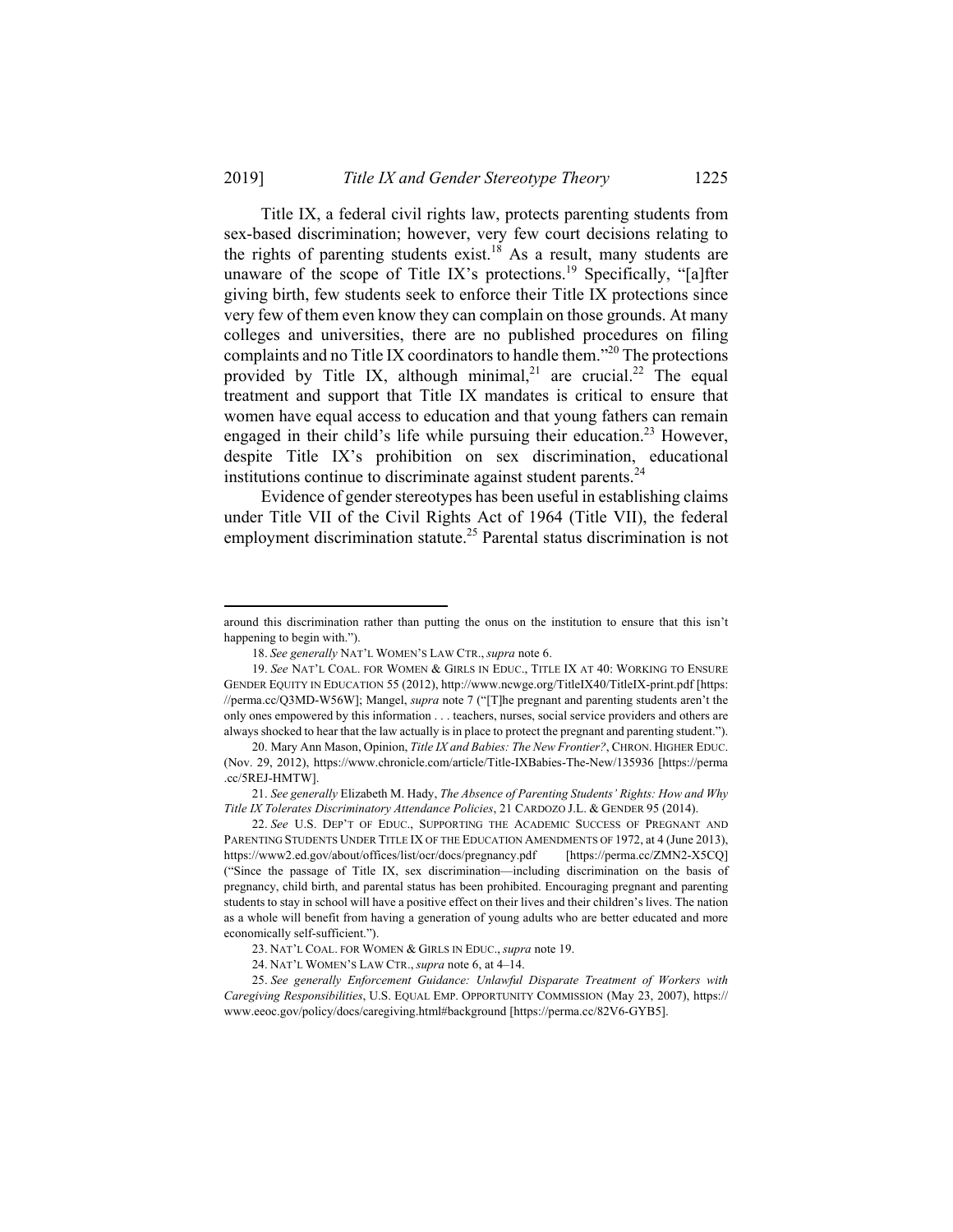a claim in itself, but is instead considered a "sex-plus" claim.<sup>26</sup> These sexplus claims under Title VII can be established by evidence of gender stereotypes.27 A gender stereotype "is a generalized view or preconception about attributes or characteristics that are or ought to be possessed by, or the roles that are or should be performed by men and women."28 Gender stereotypes are pervasive within the education system and, as this Comment asserts, result in parental status discrimination.<sup>29</sup>

Gender stereotypes that are common within both the employment and education context are often subtle. In the academic arena, educators and institutions risk violating Title IX when they stereotype parenting students as low academic achievers.<sup>30</sup> For example, in the medical school context, female students have been told that "they should not go into some surgical specialties if they want to have a family," and that surgical careers are "too stressful—[they] looked more like a family doctor—and besides that [they] might be a 'distraction' in the operating room."31 The legal profession and legal academia are not immune from gender stereotypes.<sup>32</sup> In fact, law students themselves have been found to hold implicit gender biases that associate men with legal careers and women with the home and family.<sup>33</sup> Implicit biases work to fuel the unconscious stereotypes.<sup>34</sup> including the gender stereotypes surrounding parenting women that can result in Title IX violations.

 <sup>26.</sup> Infante v. Ambac Fin. Grp., No. 03 CV 8880 (KMV), 2006 WL 44172, at \*5 (S.D.N.Y. Jan. 5, 2006) (stating that allegations that the plaintiff was "discriminated against on the basis of presumed conformity to a gender stereotype that she would stay home with her children can be evidence in support of a so-called 'sex plus' claim on the basis of gender discrimination under Title VII").

<sup>27.</sup> *See generally Enforcement Guidance: Unlawful Disparate Treatment of Workers with Caregiving Responsibilities*, *supra* note 25.

<sup>28.</sup> *Gender Stereotyping*, UNITED NATIONS HUM. RTS. OFF. HIGH COMMISSIONER, http://www. ohchr.org/EN/Issues/Women/WRGS/Pages/GenderStereotypes.aspx [https://perma.cc/8RX8- GPM6].

<sup>29.</sup> *See generally*, NAT'L WOMEN'S LAW CTR., *supra* note 6.

 <sup>30.</sup> NAT'L WOMEN'S LAW CTR., *supra* note 6.

 <sup>31.</sup> Jessica Leeder, *Investigator Finds Culture of Disrespect, Harassment at MUN Medical School*, GLOBE & MAIL (July 16, 2018), https://www.theglobeandmail.com/canada/articleinvestigator-finds-culture-of-disrespect-harassment-at-mun-medical/ [https://perma.cc/8XNQ-NU54] (discussing an internal report regarding sexual harassment concerns at a Canadian medical university).

 <sup>32.</sup> Justin D. Levinson & Danielle Young, *Implicit Gender Bias in the Legal Profession: An Empirical Study*, 18 DUKE J. GENDER L. & POL'Y 1, 2 (2010) ("Scholars have argued that due to negative stereotypes portraying women either as workplace cutthroats or, conversely, as secretaries or housewives, decision-makers continue to subordinate women to men in the highest levels of the legal profession.").

<sup>33.</sup> *Id.* at 32.

<sup>34.</sup> *Implicit Bias*, PERCEPTION INSTITUTE, https://perception.org/research/implicit-bias/ [https:/ /perma.cc/CKP8-X2UZ].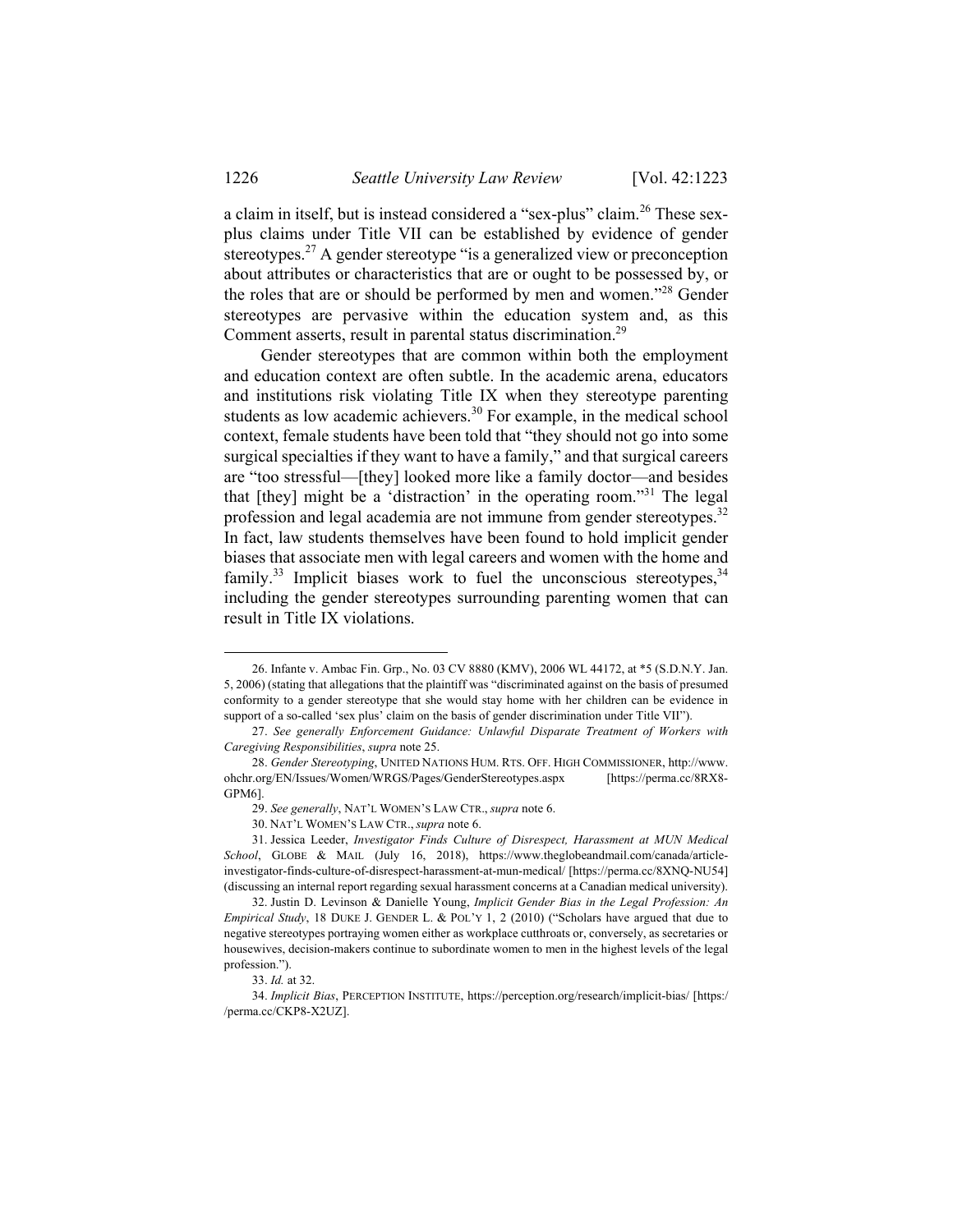Similarly, in the employment sector, employers risk violating Title VII when they deny promotions or opportunities to parents based solely on their status as a parent.<sup>35</sup> Particularly, research shows that pregnant and parenting women may be denied opportunities based on the assumption that they are caregivers first and employees second.<sup>36</sup> For example, the discrimination may materialize in a lack of proper facilities to pump breastmilk or in comments about whether parenting women should be home with their children.<sup>37</sup> Supreme Court Justice Ruth Bader Ginsburg encountered the effects of these stereotypes when she found herself "shut out" from job opportunities upon her graduation from law school: "I was Jewish, a woman, and a mother. The first raised one eyebrow; the second, two; the third made me indubitably inadmissible.<sup>738</sup>

This Comment asserts that students who experience discrimination on the basis of parental status have a cause of action under Title IX by using the gender stereotyping theory that is common in Title VII analysis as illustrated by *Tingley-Kelley v. Trustees of the University of Pennsylvania*. Part I will first provide an overview of the applicable law surrounding Title IX and Title VII. Part II will briefly summarize application of the gender stereotype theory and the applicable case law that provides the legal framework for this proposition. Part III will detail how the Title VII framework can be followed to allow students to bring a claim under Title IX using gender stereotype theory. Part IV will conclude this Comment with specific recommendations and examples for how educational institutions and governing bodies can protect and advocate for the rights of parenting students.<sup>39</sup> Much of this Comment will focus on the discrimination that mothers face, due in part to the motherhood penalty

-

 <sup>35.</sup> NAT'L WOMEN'S LAW CTR., EMPLOYMENT FACT SHEET SEX STEREOTYPES: HOW THEY HURT WOMEN IN THE WORKPLACE—AND IN THE WALLET 3 (Jan. 2013), https://www.nwlc.org/wpcontent/uploads/2015/08/suits fact sheet - sex stereotypes 01.30.2013.pdf [https://perma.cc/GC79 -ZNJU].

<sup>36.</sup> *Id.* at 2.

<sup>37.</sup> Melissa Locker, *Discrimination Against Working Mothers Is Alive and Well*, FAST CO. (Nov. 15, 2017), https://www.fastcompany.com/40494089/discrimination-against-working-mothers-is-alive -and-well [https://perma.cc/W9EY-9C9V]. For more examples of discrimination based on parental status in the work place, see Katherine Sellgren, *'I Don't Want to Give up My Career to Be a Parent'*, BBC (Oct. 31, 2017), http://www.bbc.com/news/education-41817268 [https://perma.cc/W9EY-9C9V] (quoting a mother and founder of Pregnant Then Screwed: "I realized it [discriminatory behavior] was happening all the time—sackings, redundancies, demotions, bullying, harassment").

 <sup>38.</sup> Lila Thulin, *The True Story of the Case Ruth Bader Ginsburg Argues in '*On the Basis of Sex', SMITHSONIAN (Dec. 24, 2018), https://www.smithsonianmag.com/history/true-story-casecenter-basis-sex-180971110/ [https://perma.cc/4DZS-BPXZ].

 <sup>39.</sup> Tingley-Kelley v. Trs. of Univ. of Pa., 677 F. Supp. 2d 764, 775 (E.D. Pa. 2010).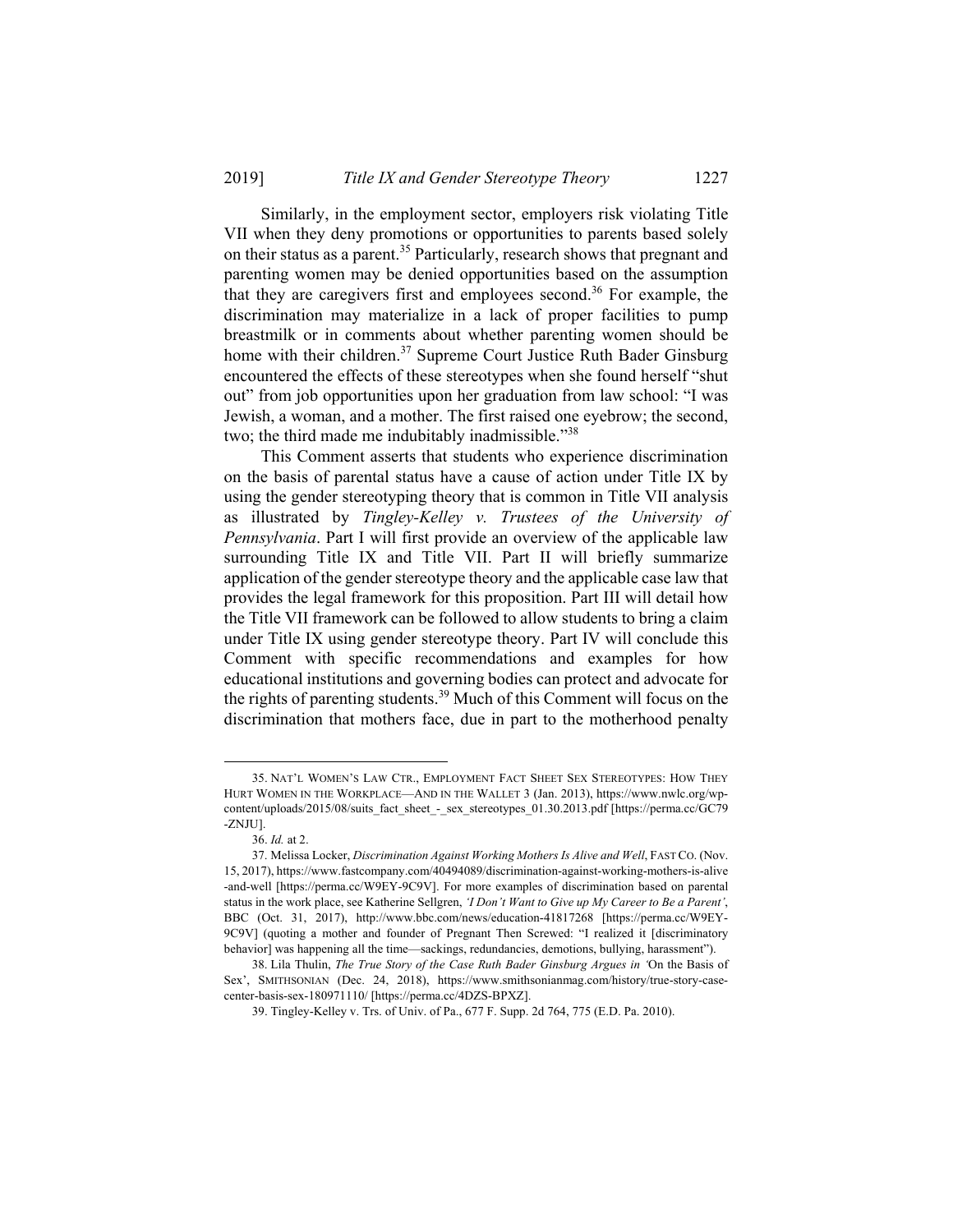that females experience in academia and the workplace; however, this is not to discredit or minimalize the discrimination that fathers face.

#### I. AN OVERVIEW OF TITLE IX AND TITLE VII

# *A. Title IX of the Education Amendments of 1972*

Title IX prohibits institutions from discriminating against students based on sex. $40$  Title IX was originally designed to be a comprehensive legal measure that would protect women from the "persistent, pernicious discrimination" that perpetuates second-class citizenship for women.<sup>41</sup> but it now explicitly prohibits discrimination against both genders.<sup>42</sup> Title IX states that "[n]o person in the United States shall, on the basis of sex, be excluded from participation in, be denied the benefits of, or be subjected to discrimination under any education program or activity receiving Federal financial assistance.<sup>743</sup> All educational institutions, including colleges, universities, elementary and secondary schools, and training programs that receive federal financial assistance are required to abide by Title IX<sup>44</sup> Recipients of federal funds are required to recruit, admit, counsel, and educate students in a nondiscriminatory manner.<sup>45</sup> The scope of Title IX is vast, and it prohibits discrimination in relation to financial assistance, athletics, sex-based harassment, discipline, employment, single-sex education, and pregnant and parenting students.  $46$  Title IX regulations are enforced by the United States Department of Education Office for Civil Rights.47

 <sup>40.</sup> Note that courts often use the terms "sex" and "gender" interchangeably in written opinions. 41. NAT'L WOMEN'S LAW CTR., DLA PIPER: BREAKING DOWN BARRIERS: A LEGAL GUIDE TO TITLE IX AND ATHLETIC OPPORTUNITIES 14 (2007).

 <sup>42.</sup> U.S. DEP'T OF EDUC. OFFICE FOR CIVIL RIGHTS, TITLE IX RESOURCE GUIDE 1 (Apr. 2015), https://www2.ed.gov/about/offices/list/ocr/docs/dcl-title-ix-coordinators-guide-201504.pdf [https:// perma.cc/PM6X-48S8] ("All students . . . at recipient institutions are protected by Title IX regardless of their sex, sexual orientation, gender identity . . . .").

<sup>43.</sup> *Title IX and Sex Discrimination*, U.S. DEP'T EDUC. (Apr. 2015), https://www2.ed.gov/about/ offices/list/ocr/docs/tix\_dis.html [https://perma.cc/PM6X-48S8].

<sup>44.</sup> *Title IX Legal Manual*, U.S. DEP'T JUST. (Aug. 6, 2015), https://www.justice.gov/crt/titleix#I.%20Overview%20of%20Title%20IX:%20Interplay%20with%20Title%20VI,%20Section%205 04,%20Title%20VII,%20and%20the%20Fourteenth%20Amendment [https://perma.cc/4CVB-SHWB].

 <sup>45.</sup> U.S. DEP'T OF EDUC. OFFICE FOR CIVIL RIGHTS, *supra* note 42, at 8.

<sup>46.</sup> *Id.*

<sup>47.</sup> *About OCR*, U.S. DEP'T OF EDUC. (Oct. 15, 2015), https://www2.ed.gov/about/offices/list/ ocr/aboutocr.html [https://perma.cc/7XFU-S82H].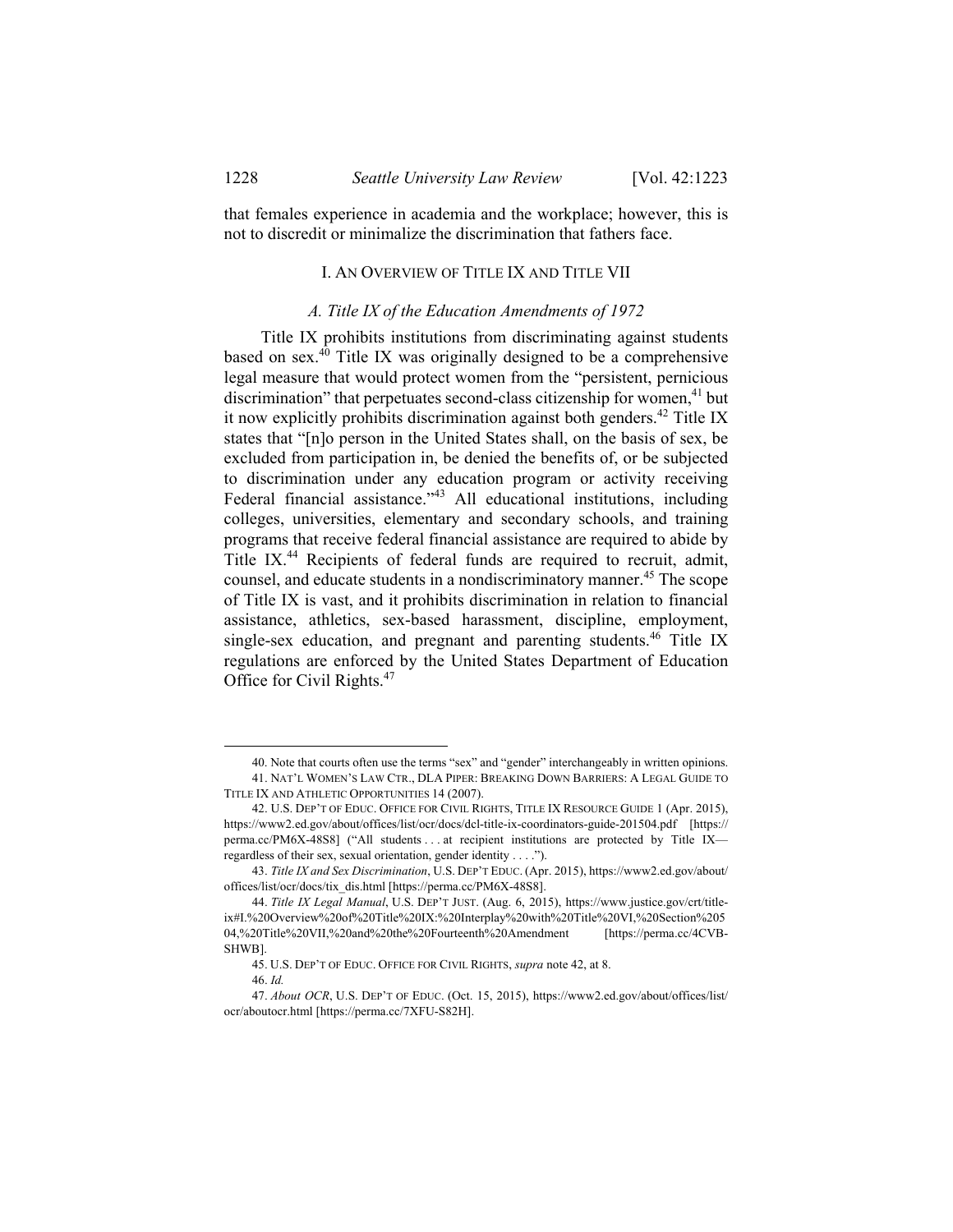Title IX prohibits three general types of discrimination: "(1) disparate treatment, (2) disparate impact, and (3) retaliation."48 This Comment will focus on how gender stereotype theory can be used to allow for a cause of action under Title IX against educational institutions in disparate treatment cases, as generally this is where parental status discrimination is most likely to arise.<sup>49</sup> To bring a disparate treatment claim under Title IX, the student must establish three elements: (1) that they were excluded from participation in, denied benefits of, or subjected to discrimination in an educational program; (2) that the program receives federal financial assistance; and (3) that their exclusion, denial, or subjection to discrimination was on the basis of gender.<sup>50</sup> The student must prove that the discrimination they faced occurred because of their gender. $51$ 

While the gender stereotyping theory is most often applied to Title VII employment discrimination cases, this theory has also been used in Title IX cases.<sup>52</sup> The United States Department of Education's Office for Civil Rights states that:

[G]ender-based harassment, including that predicated on sexstereotyping, is covered by Title IX if it is sufficiently serious to deny or limit a student's ability to participate in or benefit from the program. Thus, it can be discrimination on the basis of sex to harass a student on the basis of the victim's failure to conform to stereotyped notions of masculinity and femininity.53

In relation to parenting students, Title IX requires schools to "give all students who might be, are or have been pregnant (whether currently parenting or not) equal access to school programs . . . and to treat . . . parenting students in the same way that they treat other students who are [similar]."<sup>54</sup> The implementing regulations of Title IX that apply

-

 <sup>48.</sup> *Title IX Legal Manual*, *supra* note 44.

 <sup>49.</sup> Diana Burgess & Eugene Borgida, *Who Women Are, Who Women Should Be: Descriptive and Prescriptive Gender Stereotyping Is Sex Discrimination*, 5 PSYCHOL. PUB. POL'Y & L. 665, 667 (1999) ("Such discrimination generally takes the form of disparate treatment, in which women who violate prescriptive stereotypes of femininity are punished, either through hostile environment harassment or through the devaluation of their performance.").

 <sup>50.</sup> Tingley-Kelley v. Trs. of Univ. of Pa., 677 F. Supp. 2d 764, 775 (E.D. Pa. 2010).

 <sup>51.</sup> Pfeiffer v. Marion Ctr. Area Sch. Dist., 917 F.2d 779, 780 (3d Cir. 1990).

 <sup>52.</sup> Gender stereotyping theory was applied in *Tingley-Kelley* as discussed earlier.

 <sup>53.</sup> Carmichael v. Galbraith, 574 Fed. Appx. 286, 293 (5th Cir. June 19, 2014) (citing U.S. DEP'T OF EDUC. OFFICE FOR CIVIL RIGHTS, REVISED SEXUAL HARASSMENT GUIDANCE: HARASSMENT OF STUDENTS BY SCHOOL EMPLOYEES, OTHER STUDENTS, OR THIRD PARTIES (2001)).

 <sup>54.</sup> NAT'L COAL. FOR WOMEN & GIRLS IN EDUC., *supra* note 19, at 56.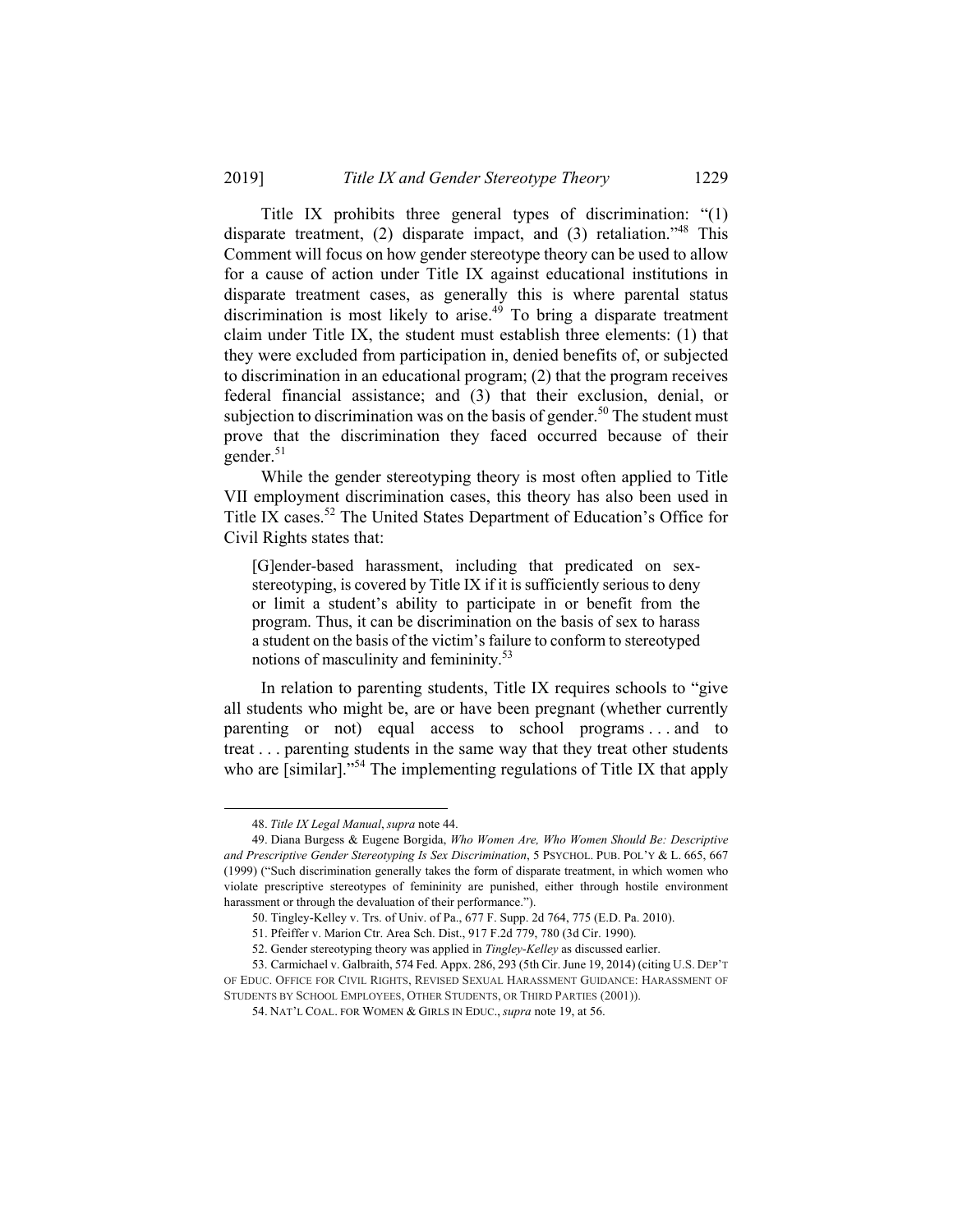to parenting students state that no educational recipient of federal funds shall apply "any rule concerning a student's actual or potential parental, family, or marital status which treats students differently on the basis of sex."<sup>55</sup> Therefore, this regulation states that discrimination is only prohibited on the basis of parental status if the school treats students differently on the basis of sex.<sup>56</sup> Unfortunately, this allows for the interpretation that schools can discriminate against parents as long as they discriminate against both male and female parents in the same manner.

Although the regulations include the prohibition of discrimination based on parental status, they provide greater protection to pregnant students than to parenting students<sup>57</sup> by enumerating specific protections for students relating to pregnancy but not to parenting students.<sup>58</sup> Due to the precise enumeration of these protections, educational institutions are subsequently more informed about the rights of pregnant students and are more likely to provide resources for pregnant students—often ignoring or forgetting about the rights of parenting students.59

Problematically, a lack of case law also exists regarding the rights of parenting students under Title IX.<sup>60</sup> This lack of case law should not be interpreted to mean that educational institutions are complying with Title IX and respecting the rights of parenting students because there are many other explanations for this lack of case law: (1) students and educational institutions may be unaware that the law protects parenting students, (2) students may avoid lawsuits due to the financial and emotional costs, and (3) students may be unwilling to pursue claims.<sup>61</sup> Students often do not realize that Title IX prohibits discrimination against parenting students,<sup>62</sup> and, relatedly, the number of Title IX cases that address the rights of

-

 <sup>55. 34</sup> C.F.R. § 106.40 (2018).

<sup>56.</sup> *Id.*

 <sup>57.</sup> Elizabeth M. Hady, *The Absence of Parenting Students' Rights: How and Why Title IX Tolerates Discriminatory Attendance Policies*, 21 CARDOZO J.L. & GENDER 95 (2014).

 <sup>58.</sup> These protections include "prohibiting discrimination against any student, or exclusion of any student from educational programs, classes, or extracurricular activity based on pregnancy, prohibiting requiring pregnant students to attend a specific program not required by nonpregnant students, and requiring schools to treat pregnancy and related conditions like childbirth or termination as any other temporary disability 'with respect to any medical or hospital benefit.'" 34 C.F.R. § 106.40 (2018).

<sup>59.</sup> *See, e.g.*, Hady, *supra* note 57, at 103 ("Title IX has not been robustly enforced in part because the regulations are an ineffective enforcement tool.").

 <sup>60.</sup> Michelle Gough, *Parenting and Pregnant Students: An Evaluation of the Implementation of the "Other" Title IX*, 17 MICH. J. GENDER & L. 211, 216 (2011).

 <sup>61.</sup> NAT'L WOMEN'S LAW CTR., *supra* note 6.

 <sup>62.</sup> NAT'L COAL. FOR WOMEN & GIRLS IN EDUC., *supra* note 19.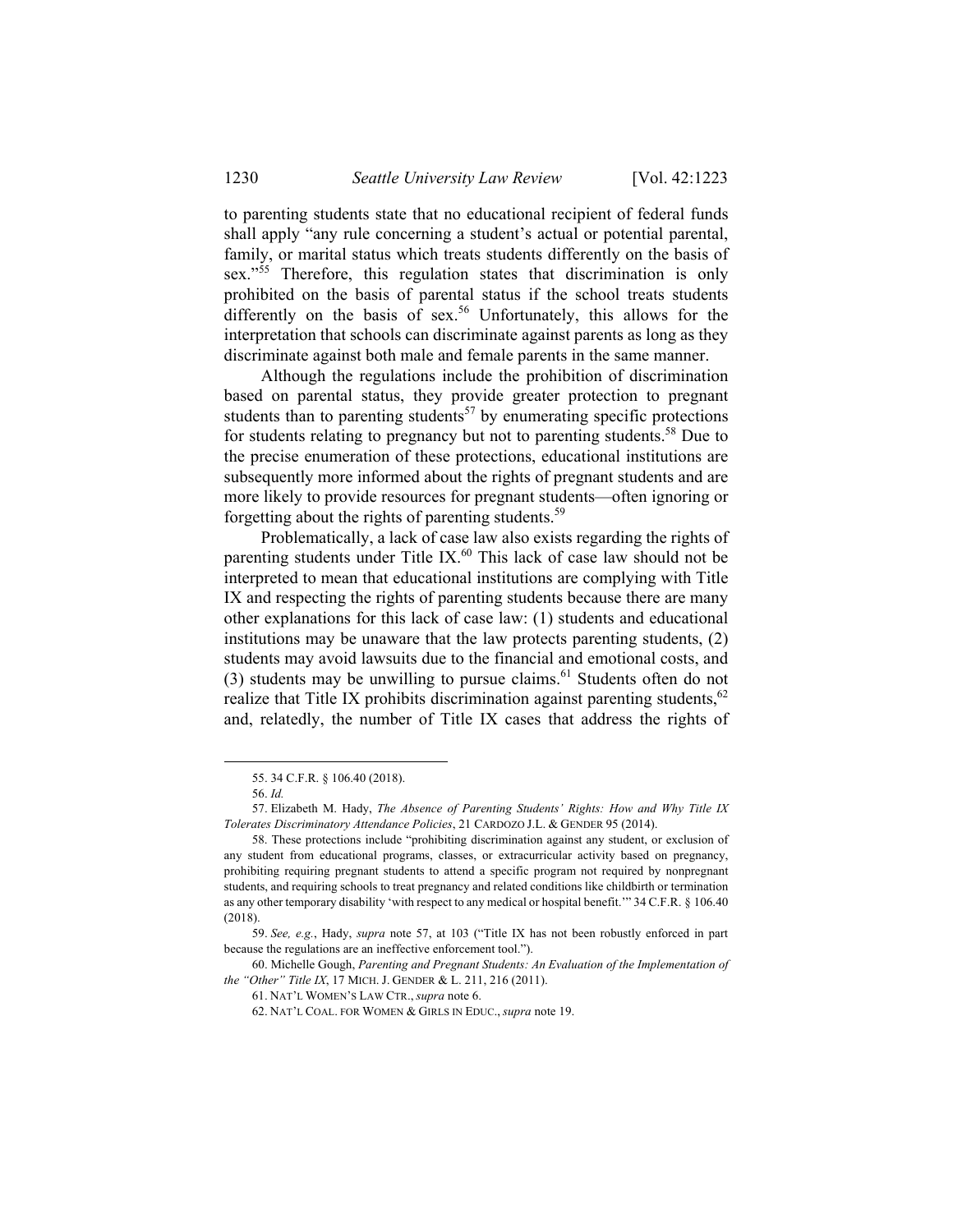parenting students is "disproportionately small to the number of students that  $\ldots$  are having their rights violated."<sup>63</sup>

Due to the lack of case law, and also because Title IX does not provide an analytical framework for evaluating gender discrimination claims, courts consult Title VII case law for guidance.<sup>64</sup> As illustrated in *Tingley-Kelley v. Trustees of the University of Pennsylvania*, the District Court in the Eastern District of Pennsylvania used Title VII's analytical framework to assess a student's claim of gender discrimination based on her parental status when she was denied admission to veterinary college.<sup>65</sup> The court found that the plaintiff alleged facts sufficient for a gender discrimination claim under Title IX by using the gender stereotype theory.<sup>66</sup>

## *B. Title VII of the Civil Rights Act of 1964*

As mentioned, courts will look to Title VII for guidance on analyzing Title IX claims.<sup>67</sup> Using Title VII for guidance in Title IX analysis opens the door for courts to apply legal theories that are applicable in Title VII cases to Title IX cases. Title VII prohibits employment discrimination based on race, color, religion, sex, and national origin.<sup>68</sup> It is important to note that a provision to Title VII, added by the 1978 Pregnancy Discrimination Act, expanded Title VII to include a prohibition of discrimination on the basis of pregnancy, childbirth, or related medical conditions.69 Moreover, under Title VII, parental leave that is granted for child care purposes must be provided on an equal basis to both men and women.<sup>70</sup> Title VII's standards and regulations apply to Title IX as well.<sup>71</sup>

Further, Title VII has been expanded to include a prohibition against sex-based disparate treatment of parents and caregivers.<sup>72</sup> While Title VII

65. *Tingley-Kelley*, 677 F. Supp. 2d at 775.

 <sup>63.</sup> Gough, *supra* note 60, at 218.

<sup>64.</sup> *E.g.*, Tingley-Kelley v. Trs. of Univ. of Pa., 677 F. Supp. 2d 764, 775 (E.D. Pa. 2010); *see, e.g.*, David S. Cohen, *Title IX: Beyond Equal Protection*, 28 HARV. J.L. & GENDER 217, 226 (2005).

<sup>66.</sup> *Id.* at 776.

<sup>67.</sup> *See, e.g.*, *id.* at 775; Rey v. Univ. of Pitt. Sch. of Dental Med., 182 F. Supp. 3d 282, 294 (W.D. Pa. 2016).

<sup>68.</sup> *Title VII of the Civil Rights Act of 1964*, U.S. EQUAL EMP'T OPPORTUNITY COMM'N, https:// www.eeoc.gov/laws/statutes/titlevii.cfm [https://perma.cc/H86W-LX2U].

 <sup>69.</sup> BARBARA S. GAMBLE, SEX DISCRIMINATION HANDBOOK 73 (1992).

<sup>70.</sup> *Id.* at 78.

<sup>71.</sup> *Id.* at 89.

<sup>72.</sup> *Enforcement Guidance: Unlawful Disparate Treatment of Workers with Caregiving Responsibilities*, U.S. EQUAL EMP. OPPORTUNITY COMMISSION (May 23, 2007) [hereinafter *EEOC*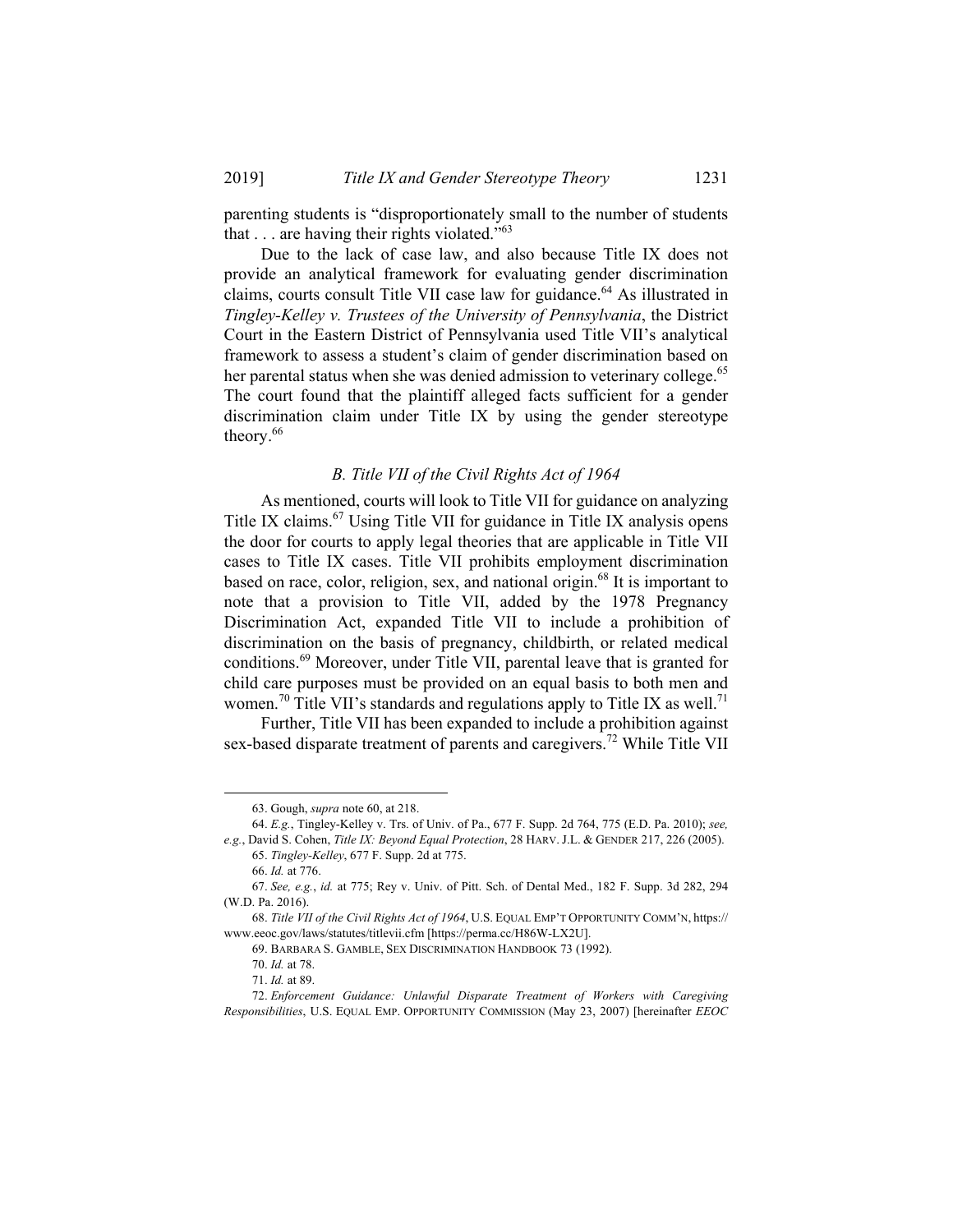itself does not explicitly prohibit parental status discrimination, parental status discrimination is recognized as a "sex-plus claim."73 The labeling of these claims as a sex-plus claim is "simply a heuristic . . . . [A] judicial convenience developed in the context of Title VII to affirm that plaintiffs can, under certain circumstances, survive summary judgment even when not all members of a disfavored class are discriminated against."74 Title VII prohibits decisions against employees that are based on sex "regardless of whether the employer discriminates more broadly against all members of the protected class."75 Title VII does not allow employers to treat female employees differently based on the gender stereotype that a female employee's parental responsibilities will interfere with her performance.76 These gender stereotypes directly violate Title VII and therefore, by implication, violate Title IX.<sup>77</sup>

Under Title VII, a plaintiff may demonstrate a sex discrimination claim using two frameworks: the burden-shifting framework or the mixedmotives theory.78 The burden-shifting framework allows a plaintiff to establish a claim of sex discrimination using circumstantial evidence.<sup>79</sup> The burden-shifting framework requires that the plaintiff initially carry the burden of proof.80 Once the plaintiff establishes his or her prima facie case of discrimination, the burden shifts to the defendant, requiring the defendant to articulate a legitimate nondiscriminatory reason for the adverse action. $81$  If the defendant establishes a legitimate reason, the plaintiff then has the opportunity to establish that the defendant's reason is merely pretext.<sup>82</sup>

In contrast, the mixed-motives theory is applied when direct evidence exists of the alleged discrimination.<sup>83</sup> A defendant is found liable for discrimination under the mixed-motives test when the plaintiff proves that the adverse employment action was motivated by forbidden criterion,

*Enforcement Guidance*], https://www.eeoc.gov/policy/docs/caregiving.html#background [https:// perma.cc/WA29-SUME].

 <sup>73.</sup> Infante v. Ambac Fin. Grp., No. 03 CV 8880 (KMV), 2006 WL 44172, at \*5 (S.D.N.Y. Jan. 5, 2006).

 <sup>74.</sup> Back v. Hastings on Hudson Union Free Sch. Dist., 365 F.3d 107, 118 (2d Cir. 2004).

 <sup>75.</sup> *EEOC Enforcement Guidance*, *supra* note 72.

<sup>76.</sup> *Id.* 77. *Id.*

 <sup>78.</sup> Burns v. Johnson, 829 F.3d 1, 8 (1st Cir. 2016).

<sup>79.</sup> *Id.*

 <sup>80.</sup> McDonnell Douglas Corp. v. Green, 411 U.S. 792, 805 (1973).

<sup>81.</sup> *Id.*

<sup>82.</sup> *Id.*

 <sup>83.</sup> Tingley-Kelley v. Trs. of Univ. of Pa., 677 F. Supp. 2d 764, 776 (E.D. Pa. 2010).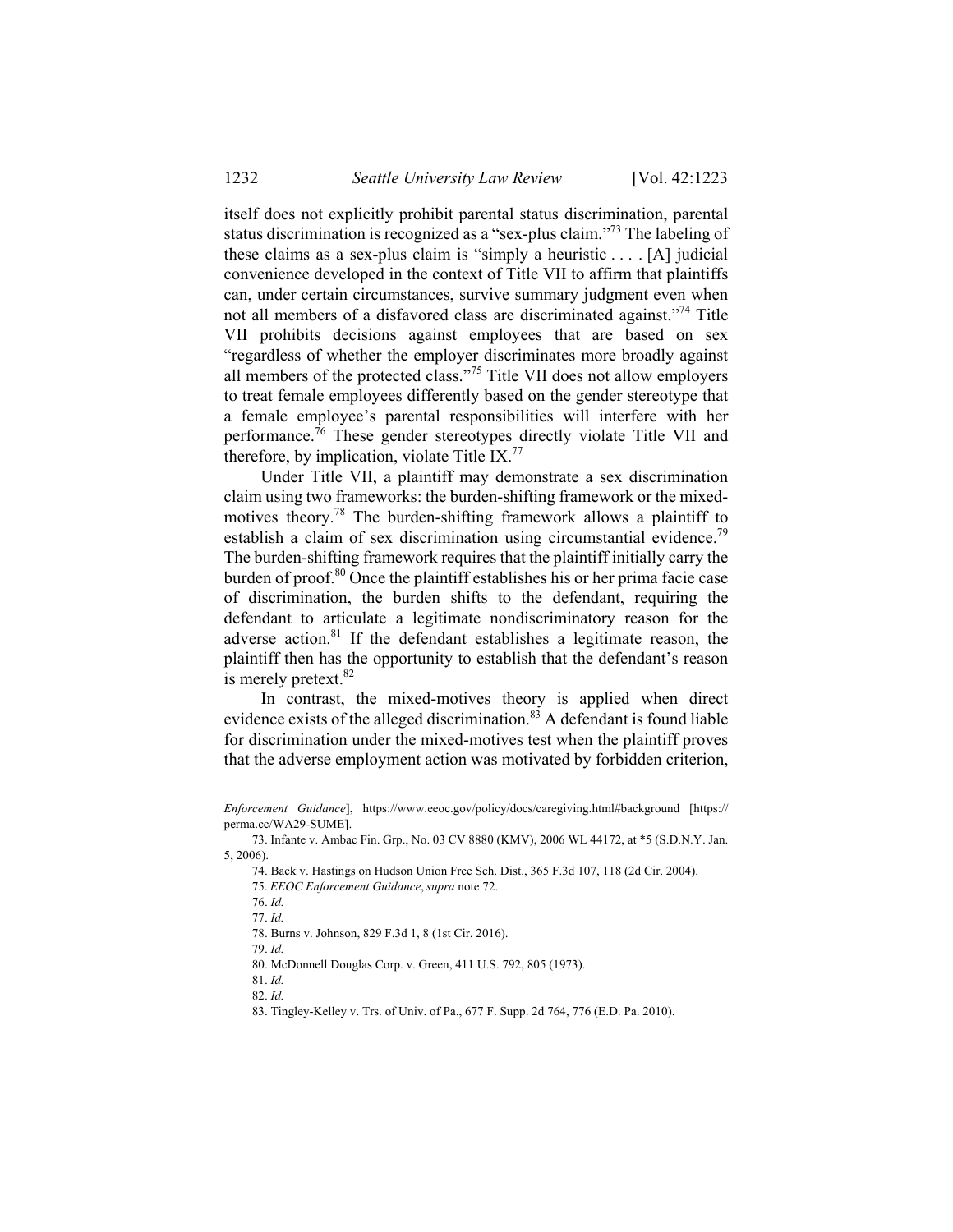even if other, permissible factors were present.<sup>84</sup> However, this test can be more difficult for plaintiffs to satisfy because it requires the plaintiff to demonstrate that the employer substantially relied on an impermissible criterion when acting.<sup>85</sup> The Title IX analysis uses the Title VII framework by first assessing whether the disparate treatment claim falls under the burden-shifting framework or the mixed-motives test.<sup>86</sup>

#### II. GENDER STEREOTYPE THEORY AND ITS APPLICATION IN LAW

#### *A. Gender Stereotype Theory*

One theory for litigating employment discrimination under Title VII is to allege disparate treatment under the gender stereotype theory. $87$  The gender stereotype theory argues that "an adverse employment decision was made because of the operation of stereotypes associated with a protected class."88 Gender stereotypes cause unequal treatment because of a person's gender. These stereotypes are harmful when they limit a person's capacity to "develop their personal abilities, pursue their professional careers and make choices about their lives."89 Such stereotypes can be categorized into four types: personality traits, domestic behaviors, occupations, and physical appearance.<sup>90</sup> These stereotypes, particularly those about women, "are used to justify and maintain the historical relations of power of men over women as well as sexist attitudes that hold back the advancement of women."91 However, it is important to emphasize that these gender stereotypes are also applied to men, particularly in the areas of caregiving. $92$ 

 <sup>84.</sup> *Id.* 85. *Id.*

<sup>86.</sup> *See id.*

 <sup>87.</sup> Stephanie Bornstein, *Unifying Antidiscrimination Law Through Stereotype Theory*, 20 LEWIS & CLARK L. REV. 919, 937 (2016).

<sup>88.</sup> *Id.*

 <sup>89.</sup> *Gender Stereotyping*, *supra* note 28*.*

<sup>90.</sup> *What Are Gender Roles and Stereotypes?*, PLANNED PARENTHOOD, https://www.planned parenthood.org/learn/sexual-orientation-gender/gender-gender-identity/what-are-gender-roles-andstereotypes [https://perma.cc/X49A-LB7S].

<sup>91.</sup> *Gender Equality Glossary and Thesaurus: Gender Stereotypes*, EUR. INST. FOR GENDER EQUALITY, http://eige.europa.eu/rdc/thesaurus/terms/1222 [https://perma.cc/YLS5-F9R6].

 <sup>92.</sup> S*ee, e.g.*, Lenora M. Lapidus & Vania Leveille, *Why Trump's Newest Parental Leave Proposal Still Doesn't Cut It*, ACLU (June 1, 2017), https://www.aclu.org/blog/womens-rights/ pregnancy-and-parenting-discrimination/why-trumps-newest-parental-leave-proposal [https://perma. cc/JT2P-K8DZ] (discussing how gender stereotypes against men were being promoted by the Trump administration when the original proposed family leave program limited the benefits of family leave to married birth mothers); Derek Rotondo, *I Want to Be My Child's Primary Caregiver, but My*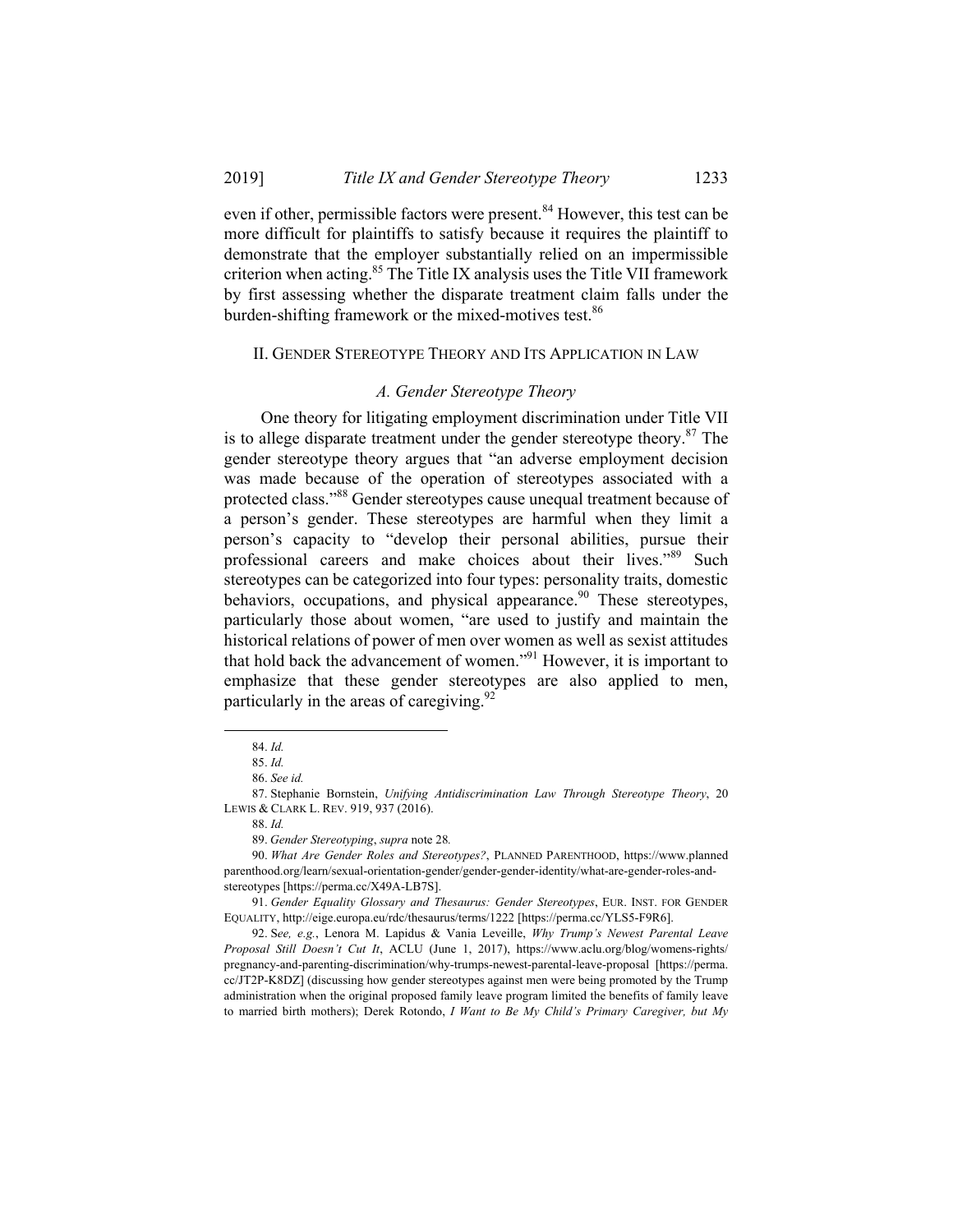Gender stereotype theory originated under the Equal Protection doctrine,<sup>93</sup> and it was first applied in the Title VII context in the landmark Supreme Court case *Price Waterhouse v. Hopkins*. <sup>94</sup> Gender stereotyping is the "practice of ascribing to an individual woman or man specific attributes, characteristics, or roles by reason only of her or his membership in the social group of women or men."95 Under Title VII, a worker experiences gender stereotyping when, because of her gender, her employer assumes that she will behave in a certain way, be less committed to her job, or produce a lower quality of work.<sup>96</sup>

The Supreme Court has identified gender stereotyping as an impermissible form of sex discrimination.<sup>97</sup> The Court further held that the stereotype that a woman will perform worse based on her presumed family obligations constitutes sex discrimination.98 "The essence of Title VII in this context is that women have the right to prove their mettle in the work arena without the burden of stereotypes regarding whether they can fulfill their responsibilities."99 Under Title VII, "treating a woman worse at work based on assumptions or stereotypes about her behavior because she is a mother is, itself, evidence of sex discrimination *regardless* of how other workers are treated."<sup>100</sup> Essentially, in Title VII claims, evidence of gender stereotyping can establish a cause of action without comparative evidence that shows the parenting employee was treated differently than members of the opposite sex.

In *Price Waterhouse*, the Court found that the plaintiff was denied a promotion due to her failure "to conform to stereotypes about how she

-

*Employer J.P. Morgan Chase Treats That as a Woman's Job*, ACLU (June 15, 2017), https://www. aclu.org/blog/womens-rights/pregnancy-and-parenting-discrimination/i-want-be-my-childs-primarycaregiver-my [https://perma.cc/9HE3-XR5V] (writing that the author, a father, was unable to be his child's primary caregiver without going through an additional application process for family leave benefits).

 <sup>93.</sup> Bornstein, *supra* note 87, at 925 (citing to Stephanie Bornstein, *The Law of Gender Stereotyping and the Work-Family Conflicts of Men*, 63 HASTINGS L.J. 1297, 1306–09 (2012)).

<sup>94.</sup> *Id.*

 <sup>95.</sup> *Gender Stereotyping*, *supra* note 28*.*

 <sup>96.</sup> U.C. HASTINGS COLL. OF LAW, CTR. FOR WORK LIFE LAW, CURRENT LAW PROHIBITS DISCRIMINATION BASED ON FAMILY RESPONSIBILITIES & GENDER STEREOTYPING 1–2 (2006), http:// worklifelaw.org/publications/IssueBriefFRD.pdf [https://perma.cc/P4FS-2K5A].

 <sup>97.</sup> Chadwick v. WellPoint, Inc., 561 F.3d 38, 44 (1st Cir. 2009).

<sup>98.</sup> *Id.* (citing to Nev. Dep't of Human Res. v. Hibbs, 538 U.S. 721, 730 (2003)).

<sup>99.</sup> *Id.* at 45.

 <sup>100.</sup> U.C. HASTINGS COLL. OF LAW, CTR. FOR WORK LIFE LAW, CAREGIVER DISCRIMINATION UNDER TITLE VII 1 (2011) (emphasis added), http://worklifelaw.org/publications/FRDUnderTitle VIIBrief.pdf [https://perma.cc/T4V7-3QNF].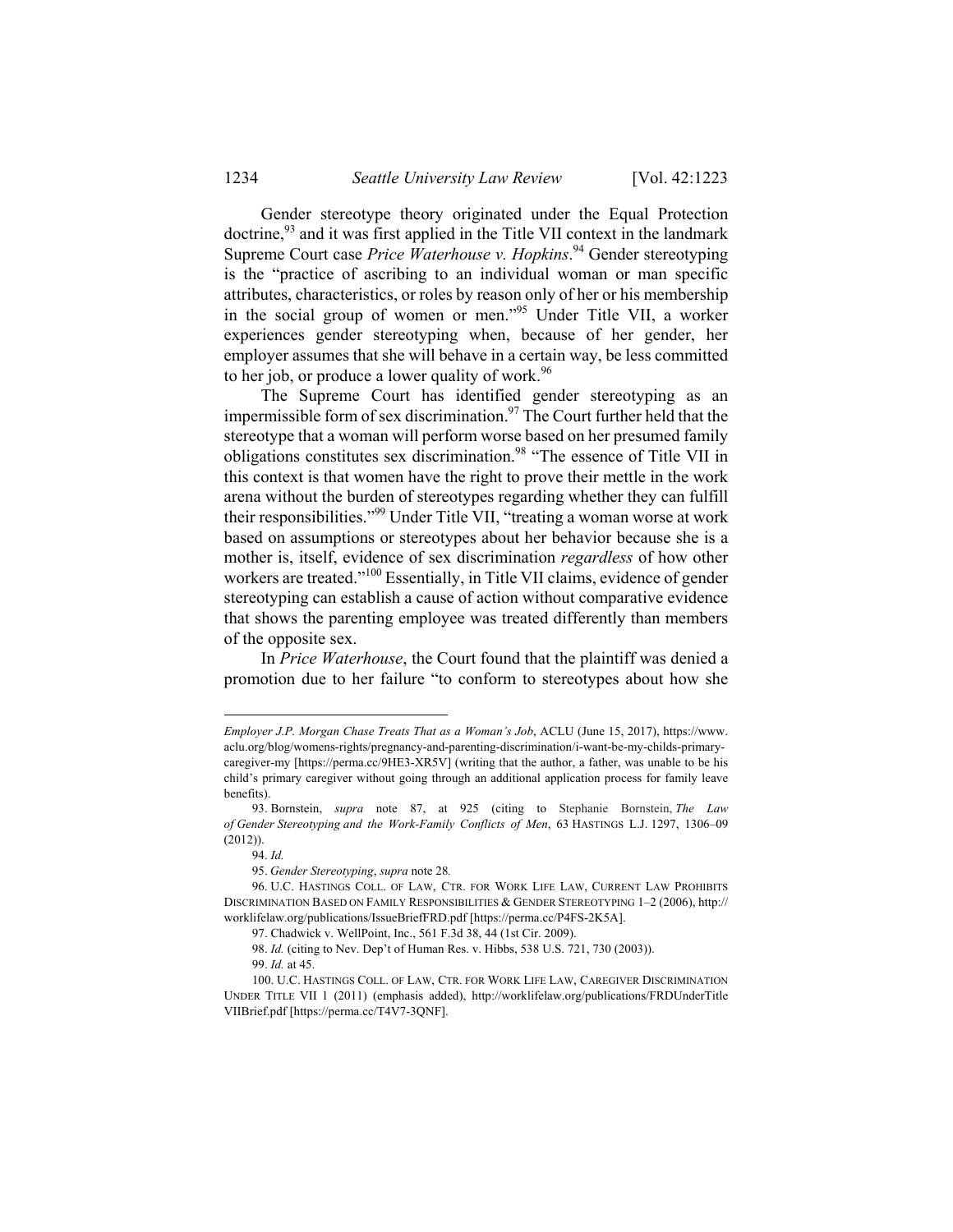should appear and behave because she was a woman."101 The Court noted that for a Title VII violation to be actionable, the plaintiff must establish that the employer relied on the plaintiff's gender in making the adverse employment decision.<sup>102</sup> The Court found that the plaintiff established this by proving that her employer's assessment of her work performance was "impermissibly influenced by her failure to conform to sex stereotype[s]."103 Further, in *Back v. Hastings on Hudson Union Free School District*, a plaintiff argued that comments made about a woman's inability to effectively work and parent at the same time are direct evidence of discrimination.<sup>104</sup> The court found that stereotyping women as caregivers is evidence of an impermissible sex-based motive.<sup>105</sup>

In contrast, one court found that comments that a male employee was "arrogant," "rude," "aggressive," and "violent" did not rise to the level of invidious gender stereotypes because the terms did not have any inherent gender-specific meaning and no reasonable jury could determine that the employer treated females more favorably than males based on these purported gender stereotypes.<sup>106</sup> Based on case law, the key to successfully arguing the gender stereotype theory is providing evidence of genderspecific comments in order to establish proof of disparate treatment.<sup>107</sup>

#### *B. Application of Gender Stereotype Theory*

Gender stereotype theory has been most often used in Title IX cases to assert sex discrimination claims based on sexual orientation or sexual harassment in relation to transgendered students.<sup>108</sup> Lower federal courts

 $\overline{\phantom{a}}$ 

 <sup>101.</sup> Bornstein, *supra* note 87, at 938 (citing Price Waterhouse v. Hopkins, 490 U.S. 228, 251 (1989)).

<sup>102.</sup> *Id.*

<sup>103.</sup> *Id.*

 <sup>104.</sup> Back v. Hastings on Hudson Union Free Sch. Dist., 365 F.3d 107, 118 (2d Cir. 2004).

<sup>105.</sup> *Id.* at 122. Further, courts have continually held that employment decisions based on gender stereotypes are impermissible and are evidence of discrimination within the Title VII context. *E.g.*, Coble v. Hot Springs Sch. Dist. No. 6, 682 F.2d 721, 727 (8th Cir. 1982).

 <sup>106.</sup> Kahan v. Slippery Rock Univ. of Pa., 50 F. Supp. 3d 667, 690–91 (W.D. Pa. 2014).

<sup>107.</sup> *See, e.g.*, Chadwick v. WellPoint, Inc., 561 F.3d 38, 44 (1st Cir. 2009); *Kahan*, 50 F. Supp. 3d at 690–91; *Back*, 365 F.3d at 118; Bornstein, *supra* note 87, at 938.

<sup>108.</sup> *See, e.g.*, *Whitaker ex rel*. Whitaker v. Kenosha Unified Sch. Dist. No. 1 Bd. of Educ., 858 F.3d 1034 (7th Cir. 2017); K.S-A *ex rel.* Franklin v. Haw. Sch. Dist., No. 16-00115 ACK-KJM, 2017 WL 6452417 (D. Haw. Dec. 18, 2017); A.H. *ex rel.* Handling v. Minersville Area Sch. Dist., No. 3:17- CV-391, 2017 WL 5632662 (M.D. Pa. Nov. 22, 2017); Videckis v. Pepp. Univ., No. 15-cv-00298 DDP (JCx), 2017 WL 3995113 (C.D. Cal. Sept. 11, 2017); Prescott v. Rady Child. Hosp., 265 F. Supp. 3d 1090 (S.D. Cal. 2017); Reed v. Kerens Indep. Sch. Dist., No. 3:16-CV-1228-BH, 2017 WL 2463275 (N.D. Tex. June 6, 2017). Note, this is not an exhaustive list, but rather a smattering of recent cases.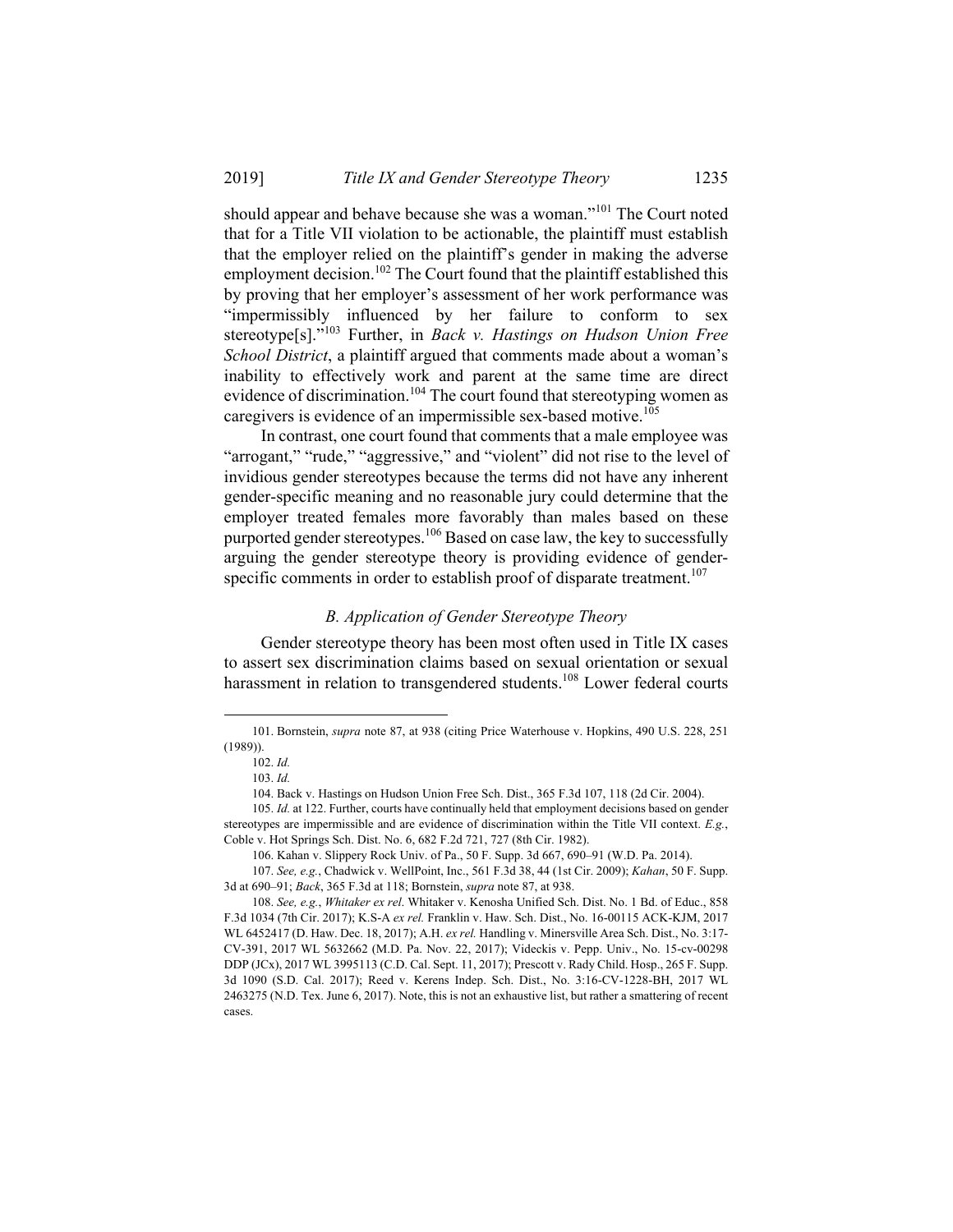have applied the theory to discrimination based on parental status in the Title VII context; but, as stated, it is most commonly applied in the Title IX context.<sup>109</sup> This gender stereotype theory has been labeled "the social roles framework" by legal scholars.<sup>110</sup> Reva B. Siegel wrote that "deciding when different treatment, or same treatment, is wrongful requires making a judgment about the larger social world in which the challenged practice occurs. At bottom, then, the wrong discrimination concerns the social roles and relations it perpetuates."111 In evaluating sex-discrimination claims, it is "crucial to consider the social-roles account."<sup>112</sup> Below is a brief summary of how the theory is applied in both Title IX and Title VII cases.

*Tingley-Kelley* provides the analytical structure for evaluating Title IX sex discrimination claims based on parental status. In *Tingley-Kelley*, a prospective veterinary graduate student was denied admission based on her status as a parent.<sup>113</sup> The court considered the case in the context of a summary judgment issue and ultimately held that the plaintiff presented sufficient evidence to support an inference of gender discrimination under Title IX after being subjected to gender stereotypes.<sup>114</sup> The admissions committee in *Tingley-Kelley* made notes on the plaintiff's application's review forms that included "concerns about how she'll do in school esp. w/family, etc." and it "will be a tough row to hoe," referring to being "at school [with two] young children."<sup>115</sup> The court found that these comments demonstrated that the committee discriminated against the plaintiff on the basis of her gender by "stereotyping her as a busy mother of young children who would have a difficult time handling both graduate school and her childcare responsibilities."<sup>116</sup> The court looked to Title VII cases to support its holding, stating that this type of gender-based stereotyping, without evidence of how similarly situated males were treated, was sufficient to support an inference of gender discrimination.<sup>117</sup>

114. *Id.*

 <sup>109.</sup> *See, e.g.*, *Chadwick*, 561 F.3d at 44; *Back*, 365 F.3d at 118; Rey v. Univ. of Pitt. Sch. of Dental Med., 182 F. Supp. 3d 282 (W.D. Pa. 2016); *Kahan*, 50 F. Supp. 3d at 690–91; Saleski-Shingara v. VNA Health Sys., No. 4:14-CV-00085, 2014 WL 5702928, at \*8 (M.D. Pa. Nov. 5, 2014); Tingley-Kelley v. Trs. of the Univ. of Pa., 677 F. Supp. 2d 764, 775 (E.D. Pa. 2010).

<sup>110.</sup> *See generally* Reva B. Siegel, *Pregnancy as a Normal Condition of Employment: Comparative and Role-Based Accounts of Discrimination*, 59 WM. & MARY L. REV. 969, 974 (2018). 111. *Id.* at 975.

<sup>112.</sup> *Id.* at 996.

<sup>113.</sup> *Tingley-Kelley*, 677 F. Supp. 2d at 775.

<sup>115.</sup> *Id.* at 777.

<sup>116.</sup> *Id.*

<sup>117.</sup> *Id.* at 778.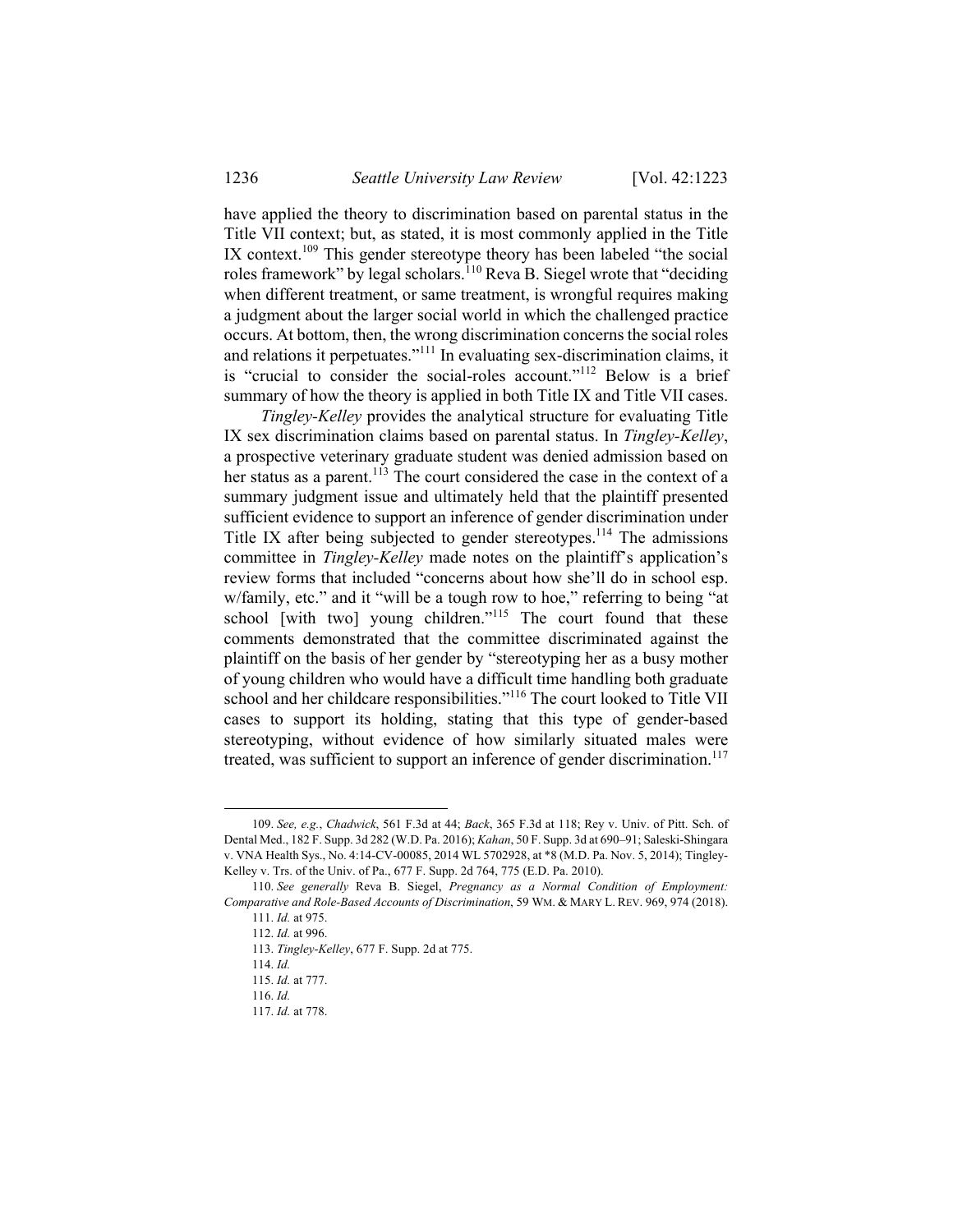In *Ray v. University of Pittsburgh School of Dental Medicine*, the plaintiff's claim of Title IX sex discrimination failed because the court found that the alleged stereotypical statements were stray remarks that did not constitute direct evidence of discrimination, and the case failed as a matter of law.<sup>118</sup> In *Ray*, a professor made comments that the plaintiff "could start a family now that she was not in dental school," and discussed the plaintiff's wedding.<sup>119</sup> However, the court found that these comments were made *after* she was dismissed from the dental school program.<sup>120</sup> The court stated that these comments were nothing more than stray remarks that were unrelated to the decision-making process and held that the plaintiff failed to fulfill the prima facie case of gender discrimination.<sup>121</sup>

In *Saleski-Shingara v. VNA Health Systems*, the plaintiff asserted a discrimination claim on the basis of parental discrimination.<sup>122</sup> The defendant moved for the case to be dismissed on the grounds that Title VII did not prohibit discrimination related to parenting.<sup>123</sup> The court stated that parental status was not a protected characteristic under Title VII, but that the plaintiff was arguing a form of sex-plus discrimination.<sup>124</sup> The plaintiff asserted in her pleading that she was being discriminated against on the basis of her sex and that the defendants complained to the plaintiff about her being pregnant while having other children.<sup>125</sup> The court stated that her claim was a sex-plus discrimination claim and merely a form of gender discrimination.<sup>126</sup>

The court in *Saleski-Shingara* laid out a framework for the prima facie analysis based on familial responsibility, $127$  requiring the plaintiff to demonstrate that: "(1) she was a woman with young children; (2) she [was] qualified for the position; (3) she suffered an adverse employment action; and (4) the circumstances of her termination give rise to an inference of discrimination such as might occur when the position is filled by a person not of the protected class."128 The court held that the plaintiff failed to establish the fourth element of her claim and that she did not plead

 <sup>118.</sup> Rey v. Univ. of Pitt. Sch. of Dental Med., 182 F. Supp. 3d 282, 293 (W.D. Pa. 2016).

<sup>119.</sup> *Id.* at 293.

<sup>120.</sup> *Id.* at 294 (emphasis added).

<sup>121.</sup> *Id.*

 <sup>122.</sup> Saleski-Shingara v. VNA Health Sys., No. 4:14-CV-00085, 2014 WL 5702928, at \*8 (M.D. Pa. Nov. 5, 2014) (asserting parental discrimination claim on basis of having small children).

<sup>123.</sup> *Id.*

<sup>124.</sup> *Id.*

<sup>125.</sup> *Id.*

<sup>126.</sup> *Id.*

 <sup>127.</sup> This is analogous to a parental status discrimination claim.

 <sup>128.</sup> *Saleski-Shingara*, 2014 WL 5702928, at \*9.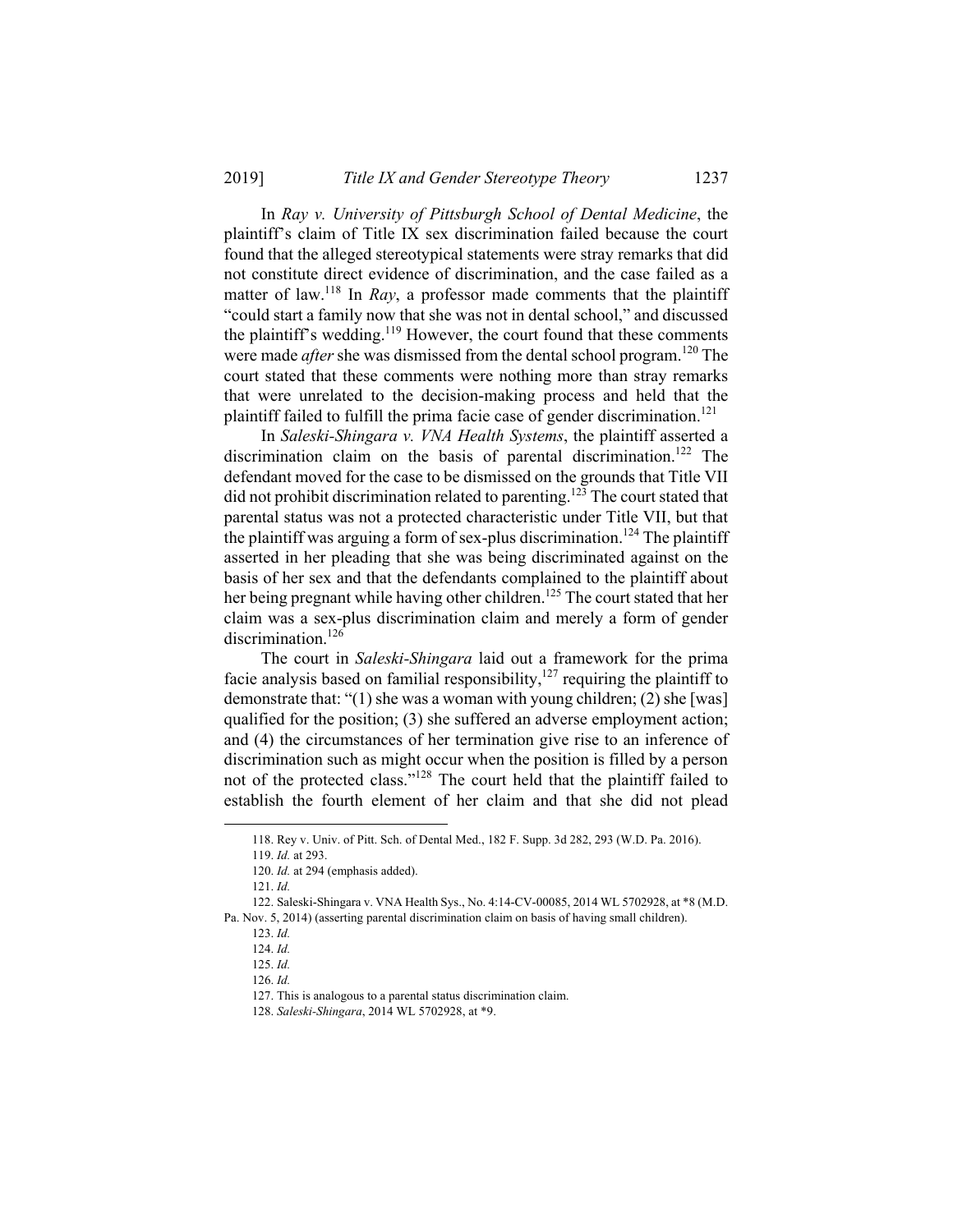evidence establishing that she was terminated because of her parental status.<sup>129</sup> The court dismissed her claim, but gave her leave to amend the claim to allege that the circumstances surrounding her termination did indeed create an inference of discrimination.<sup>130</sup>

# III. USING TITLE VII FRAMEWORK AND GENDER STEREOTYPE THEORY IN TITLE IX

The pervasive discrimination faced by parenting students makes it harder for those students to stay in school or to obtain an education.<sup>131</sup> While the Supreme Court has not spoken on this issue, and while there is a lack of case law surrounding the rights of parenting students, the rights of these students are being infringed upon drastically.132 Specific findings on parenting students include that only fifty-one percent of teen mothers earned their high school diploma by age twenty-two; fewer than two percent of teen mothers attain a college degree before age thirty; and fifty percent of female dropouts cited parental responsibilities as one factor of many in their decision to leave high school, while thirty-three percent of male students also cited parental responsibilities as a factor.<sup>133</sup>

Arguably, when students are discriminated against on the basis of parental status, that discrimination is almost entirely based in gender stereotypes. For example, if women are denied admission to university because of their parental responsibilities, the denial is based on deeply wrought stereotypical notions that women are unlikely to be successful students because they are committed caregivers to their children, as illustrated by *Tingley-Kelley*. <sup>134</sup> However, discrimination based on parental status can also be less visible. For example, comments about time management, or placement in a different class—such as a homeeconomics class rather than a science class—can stem from impermissible gender stereotypes. As stated, while parental status discrimination itself is

 <sup>129.</sup> *Id.*

<sup>130.</sup> *Id.*

 <sup>131.</sup> Alexandra Smith, *You Have a Right to an Education: Breaking Down the Barriers Facing Pregnant and Parenting Teens in School*, ACLU (Mar. 22, 2012), https://www.aclu.org/blog/ reproductive-freedom/you-have-right-education-breaking-down-barriers-facing-pregnant-and?redire ct=blog/reproductive-freedom-womens-rights-lgbt-rights-religion-belief/you-have-right-education [https://perma.cc/M74G-KUXD].

<sup>132.</sup> *See supra* pp. 1–4.

 <sup>133.</sup> NAT'L COAL. FOR WOMEN & GIRLS IN EDUC., *supra* note 19, at 57.

<sup>134.</sup> *See* Tingley-Kelley v. Trs. of the Univ. of Pa., 677 F. Supp. 2d 764, 775 (E.D. Pa. 2010).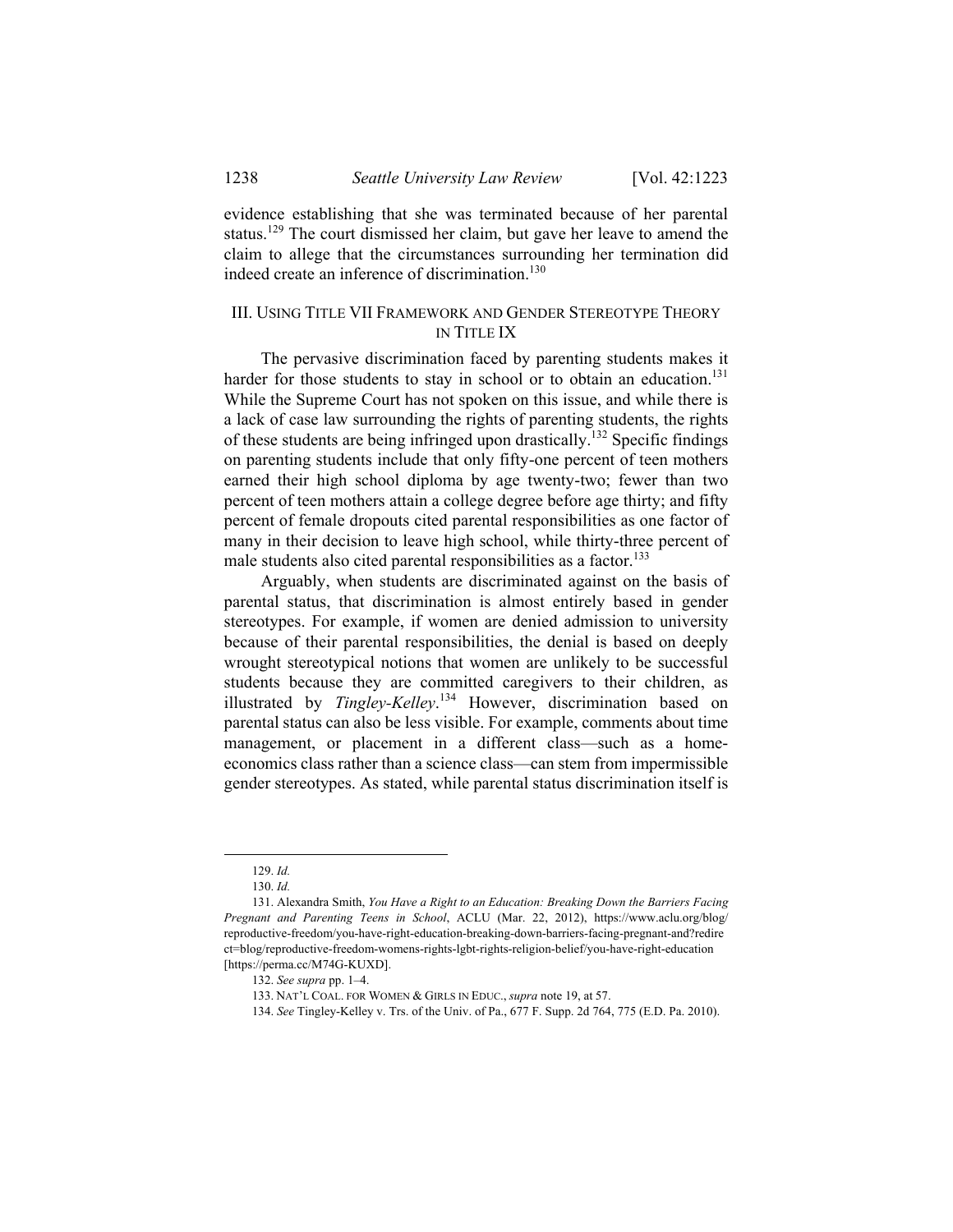not a legal claim,<sup>135</sup> discrimination based on parental status is a "sex-plus" discrimination claim, first identified in a Title VII case.<sup>136</sup>

Gender stereotype theory can allow a plaintiff to bypass this regulatory element.137 Typically, under a Title IX disparate impact analysis, in order to establish a prima facie case a student first must establish that a rule disadvantages female students in a statistically significant manner.<sup>138</sup> However, appellate courts have found gender stereotypes sufficient to overcome summary judgment in gender discrimination cases and have not required additional evidence that the female was treated differently from similarly situated males.<sup>139</sup> Specifically, the First Circuit has held that a reasonable jury could find that gender stereotyped comments indicated that sex discrimination was behind the adverse action.<sup>140</sup> If a student experienced discrimination based on parental status, the first step in the analysis would be to identify any possible gender stereotypes because "stereotyped remarks can certainly be evidence that gender played a part" in an adverse action.<sup>141</sup> Gender stereotypes are direct evidence of discrimination, thus the mixed-motives analysis discussed above is applied.<sup>142</sup> The mixed-motives test finds a defendant liable for sex discrimination "upon proof that a forbidden criterion 'was a motivating factor for any employment practice, even though other factors also motivated the practice."<sup>143</sup>

By using the gender stereotype theory borrowed from Title VII case law, students have a cause of action for parental status discrimination without needing evidence that an educational institution purposefully applied a rule differently based on gender—no comparative evidence is necessary.144 However, as illustrated by *Rey v. University of Pittsburgh* 

 <sup>135.</sup> Jon Hyman, *Parental Status Discrimination is NOT a Thing. But Should It Be?*, WORKFORCE (Nov. 6, 2017), https://www.workforce.com/2017/11/06/parental-status-discriminationnot-thing/ [https://perma.cc/LRC5-YM7V].

<sup>136.</sup> *Tingley-Kelley*, 677 F. Supp. 2d at 775.

<sup>137.</sup> *See, e.g.*, Rey v. Univ. of Pitt. Sch. of Dental Med., 182 F. Supp. 3d 282 (W.D. Pa. 2016); *Tingley-Kelley*, 677 F. Supp. 2d at 775.

 <sup>138.</sup> Elizabeth M. Hady, *The Absence of Parenting Students' Rights: How and Why Title IX Tolerates Discriminatory Attendance Policies*, 21 CARDOZO J.L. & GENDER 95, 109–10 (2014).

<sup>139.</sup> *Tingley-Kelley*, 677 F. Supp. 2d at 775.

 <sup>140.</sup> Chadwick v. WellPoint, Inc., 561 F.3d 38, 45–48 (1st Cir. 2009).

 <sup>141.</sup> Back v. Hastings on Hudson Union Free Sch. Dist., 365 F.3d 107, 119 (2d Cir. 2004) (citing Price Waterhouse v. Hopkins, 490 U.S. 228, 251 (1989)).

<sup>142.</sup> *See Price Waterhouse*, 490 U.S. at 251; *Tingley-Kelley*, 677 F. Supp. 2d at 775.

<sup>143.</sup> *Tingley-Kelley*, 677 F. Supp. 2d at 775.

 <sup>144.</sup> However, it is important to note that circuits are split on the issue of comparators. For example, "the Sixth Circuit has not directly addressed the issue . . . . [T]he district court was persuaded by those cases 'that require the comparator to be outside of the protected class.'" Spink-Krause v.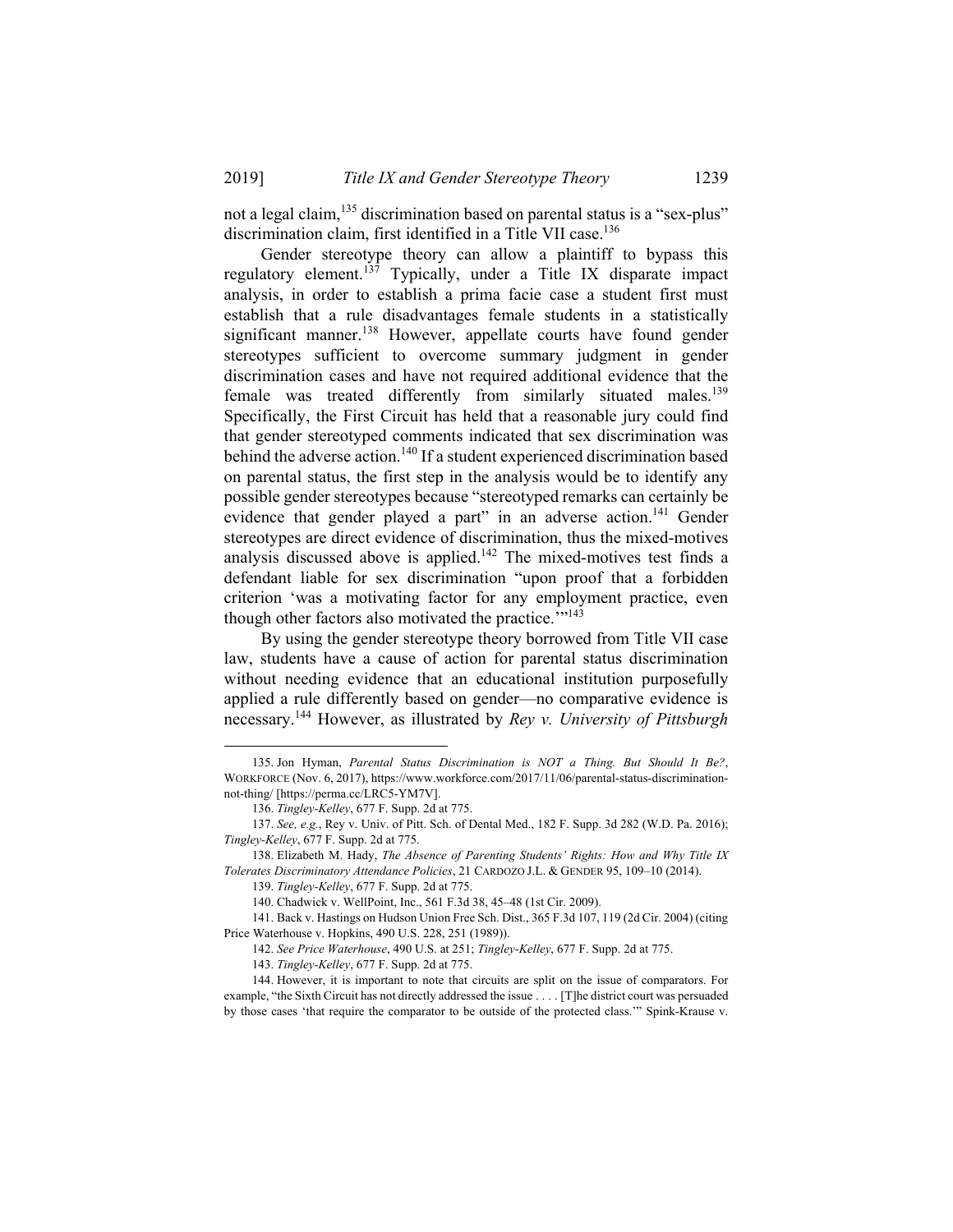*School of Dental Medicine,* students will need to provide more evidence of gender stereotypes than a stray remark.145 That is when comparative evidence becomes helpful—however, not necessarily gender comparative evidence. For example, if a student provides direct evidence of gender stereotypes and evidence that non-parenting students are treated differently than parenting students (rather than evidence that mothers are treated differently than fathers), they can likely meet their burden of proof. $146$ 

The gender stereotype theory has recently allowed plaintiffs to be "more successful in converting what might otherwise be considered 'stray remarks' into valuable circumstantial evidence from which to infer discrimination," broadening the lens of probative discrimination.<sup>147</sup> Title VII cases show that proof of gender stereotypes help identify secondgeneration discrimination<sup>148</sup> and they show that courts should stop discounting the value of this type of evidence.<sup>149</sup> Similarly, as Title VII is often used as a framework for Title IX analysis, courts should seriously consider evidence of gender stereotypes as indicators of sex discrimination, allowing a student to enforce her rights under Title IX. Gender stereotype theory allows a plaintiff to eloquently and successfully

Medtronic, No. 16-12148, 2017 WL 4778730, at \*10 (E.D. Mich. Oct. 23, 2017) (holding that the plaintiff's claim of sex-plus discrimination failed because she was unable to show that she was treated less favorably than men). *But see Back*, 365 F.3d at 118 (holding that stereotyping of women as caregivers by itself is evidence of an impermissible, sex-based motive); *Tingley-Kelley*, 677 F. Supp. 2d at 775.

 <sup>145.</sup> Rey v. Univ. of Pitt. Sch. of Dental Med., 182 F. Supp. 3d 282, 294 (W.D. Pa. 2016); *see also Spink-Krause*, 2017 WL 4778730 at \*10 (holding that statements by an employer about an employee's status as a single mother were not direct evidence of discrimination because the comments did not require the conclusion, without any inferences, that the employer took adverse actions because the employee was a female with children).

<sup>146.</sup> *S*ee *Back*, 365 F.3d at 118; *Tingley-Kelley*, 677 F. Supp. 2d at 775.

 <sup>147.</sup> Bornstein, *supra* note 87, at 957.

 <sup>148.</sup> First generation discrimination is the "blatant, easily detectable form of discrimination" that was common prior to the passage of the Civil Rights Act of 1964. Sonia Goltz et al., *University Women's Experiences In Bringing Second Generation Sex Discrimination Claims: Further Support for Adoption of a Structural Approach*, 18 TEX. J. WOMEN & L. 145, 147 (2009). First generation discrimination can be easily recognized by the "[s]moking guns . . . the rejection explained by the comment that 'this is no job for a woman.'" *Id.* at 147 (quoting Susan Sturm, *Second Generation Employment Discrimination: A Structural Approach*, 101 COLUM. L. REV. 458, 459–60 (2001)). In contrast, second generation discrimination is more subtle and is based on the structural barriers that exist within a workplace. *Id.* at 148. Second generation discrimination "may consist of undermining women's perceived competence . . . or sanctioning behavior that departs from stereotypes about gender[.]" Sturm, *supra*, at 468–69.

 <sup>149.</sup> Bornstein, *supra* note 87, at 959.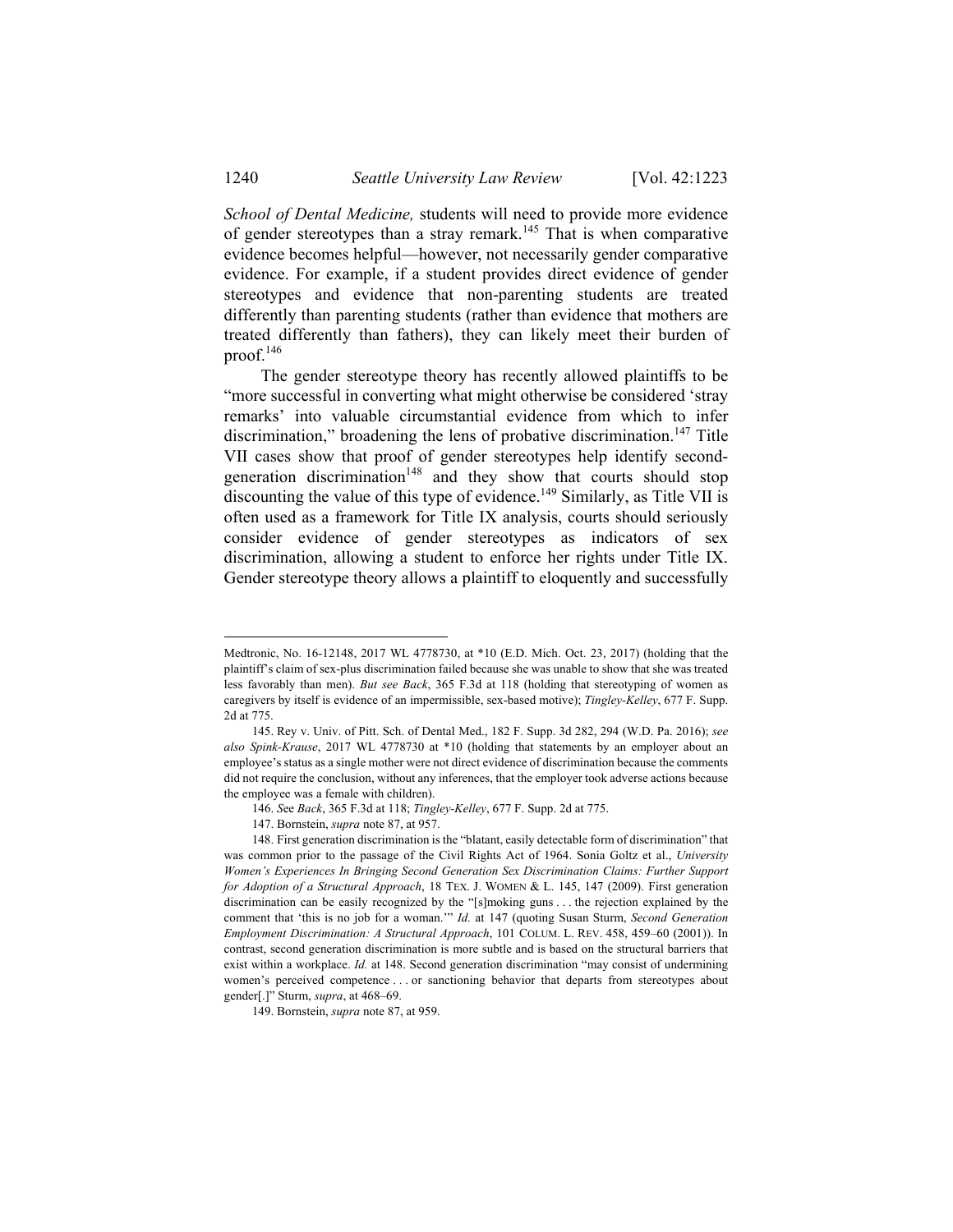assert a claim of parental status discrimination because it equates to sex discrimination.<sup>150</sup>

To succeed on a general claim of sex discrimination under Title IX, a student must establish three elements: (1) there was an adverse action taken against her; (2) the program received financial assistance; and (3) her exclusion was based on her gender.<sup>151</sup> However, as courts will use a Title VII framework to evaluate claims of parental status discrimination via gender stereotype theory, that analysis becomes more complicated. A court would follow a framework similar to that laid out in *Saleski-Shingara*: "(1) she was a woman with young children; (2) she [was] qualified for the position; (3) she suffered an adverse employment action; and (4) the circumstances of her termination give rise to an inference of discrimination such as might occur when the position is filled by a person not of the protected class."152 Because courts have held that gender stereotypes can be direct evidence of discrimination, the student is not required to show comparative evidence of males being treated differently.<sup>153</sup> In the high school context, a student could likely succeed on a parental status discrimination claim under Title IX if, for example, a teacher removed her from a specific class because the teacher stated the student could not handle the rigors of the class while parenting. Absent comparative evidence, the student would likely succeed under a Title IX claim based on the gender stereotype theory borrowed from Title VII.<sup>154</sup>

## IV. RECOMMENDATIONS FOR ADVOCATING AND PROTECTING PARENTING STUDENTS' RIGHTS

To address the issue of parental status discrimination in academia, this Comment asserts three general recommendations. First, educational facilities, teachers, and lawyers should be educated on gender stereotypes and how they interact with Title IX violations. Second, schools should draft their Title IX policies to include specific protections for parenting students, and States should consider writing protections for parenting students into state law. Third, the language of Title IX's regulations should

 <sup>150.</sup> Hyman, *supra* note 135.

 <sup>151.</sup> *Tingley-Kelley*, 677 F. Supp. 2d at 775.

 <sup>152.</sup> Saleski-Shingara v. VNA Health Systems, No. 4:14-cv-00085, 2014 WL 5702928, at \*9 (M.D. Pa. Nov. 5, 2014).

 <sup>153.</sup> However, lower circuit courts are split on this. The Supreme Court has not definitively spoken on this issue.

<sup>154.</sup> *See* Back v. Hastings on Hudson Union Free Sch. Dist., 365 F.3d 107, 118 (2d Cir. 2004) (holding that stereotyping of women as caregivers by itself is evidence of an impermissible, sex-based motive); *Tingley-Kelley*, 677 F. Supp. 2d at 775.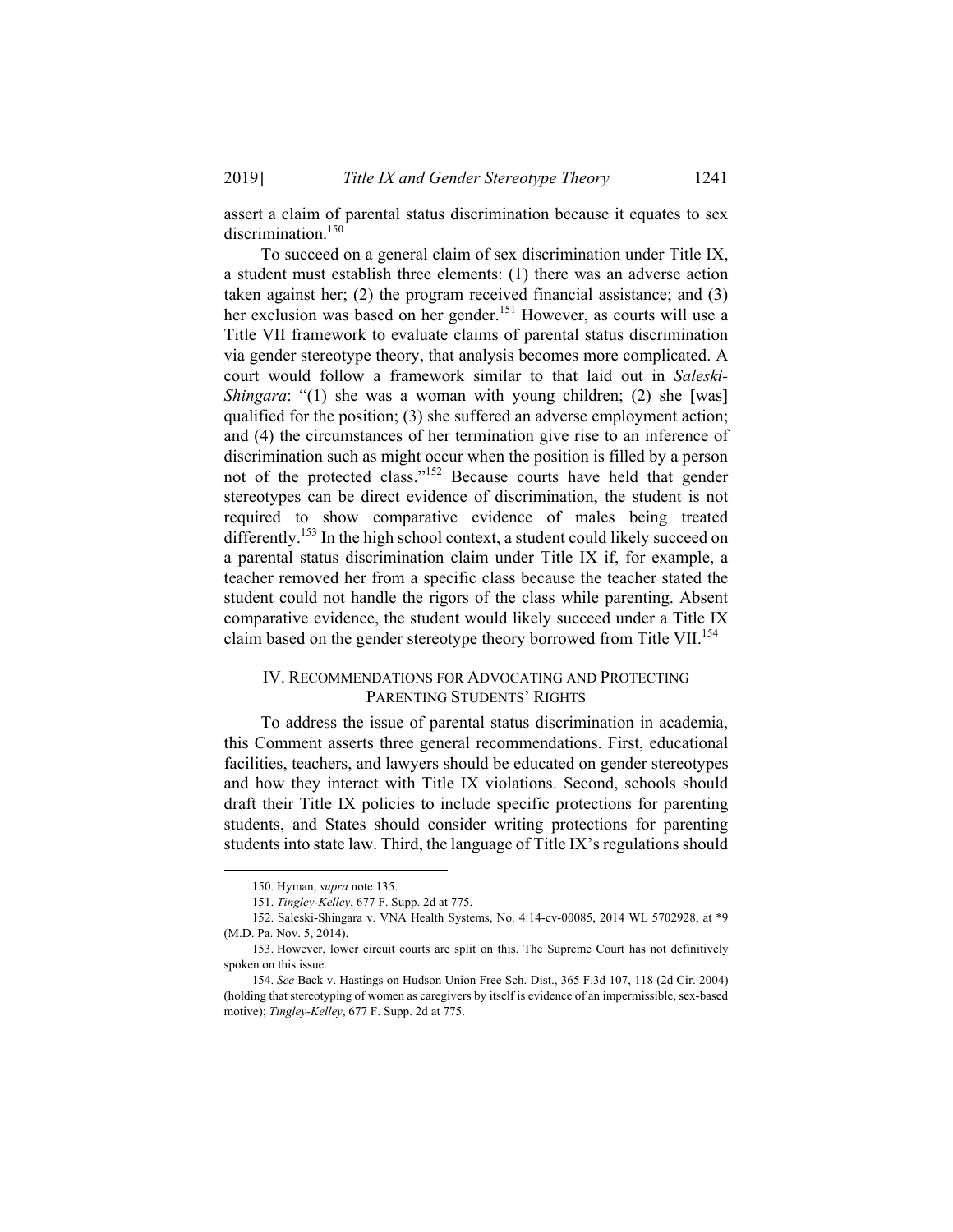be reconsidered to make it clear how gender stereotypes and parental discrimination can be a violation of Title IX.

Contributing to this discrimination is a general lack of knowledge of the law.155 Universities, colleges, schools, administrators, and teachers should be educated on gender stereotypes and how they interact with Title IX violations. Improved knowledge is crucial because "a student may suffer irreparable harm in the form of denied educational opportunities before even being aware that anything the school or its agents did was wrong or discriminatory."<sup>156</sup> One author, after analyzing case law regarding pregnant and parenting students, found that five out of eighteen cases did not allege Title IX violations despite fact patterns that supported Title IX allegations.157 Lawyers should be aware of the interplay between gender stereotypes and Title IX in order to competently and diligently represent their clients. Increased education on the scope of Title IX and gender stereotype theory can ensure that both students and individuals with authority understand the law, broadening the available protections for students. Education is the foundation of our society and while education is not a fundamental right under the United States Constitution, all students have a right to equal access to education.<sup>158</sup>

Second, schools should draft their Title IX policies to encompass specific strategies to support parenting students and to protect their students from parental status discrimination. For example, the Nebraska State Board of Education approved a policy that requires local school boards to design and adopt a written policy to accommodate pregnant and parenting students.<sup>159</sup> The purpose of the policy is to ensure that pregnant and parenting students remain in school by mitigating the hardships and inconveniences that may arise, while simultaneously prohibiting discrimination against them.<sup>160</sup> Nebraska's policy is a model policy that strongly communicates to students that they have a right to education and that they will be supported in pursuing that right. The policy specifically

160. *Id.*

 <sup>155.</sup> NAT'L COAL. FOR WOMEN & GIRLS IN EDUC., *supra* note 19, at 55–56.

 <sup>156.</sup> David S. Cohen, *Limiting Gebser: Institutional Liability for Non-Harassment Sex Discrimination Under Title IX*, 39 WAKE FOREST L. REV. 311, 316 (2004).

 <sup>157.</sup> Gough, *supra* note 60, at 248.

<sup>158.</sup> *See* Brown v. Bd. of Educ., 349 U.S. 294 (1955) (holding that racial discrimination in public education is unconstitutional). While *Brown v. Board of Education* speaks specifically to racial discrimination, the principle is similar—equal access to education for all students.

 <sup>159.</sup> Joe Dejka, *Nebraska Ed Board OKs Policy Requiring Local School Boards to Accommodate Pregnant and Parenting Students*, OMAHA WORLD-HERALD (Nov. 10, 2017), http:// www.omaha.com/news/education/nebraska-ed-board-oks-policy-requiring-local-school-boards-to/ article\_4e4b7e9a-c58f-11e7-aaf9-9fac46ff87e0.html [https://perma.cc/J7VB-R4JX].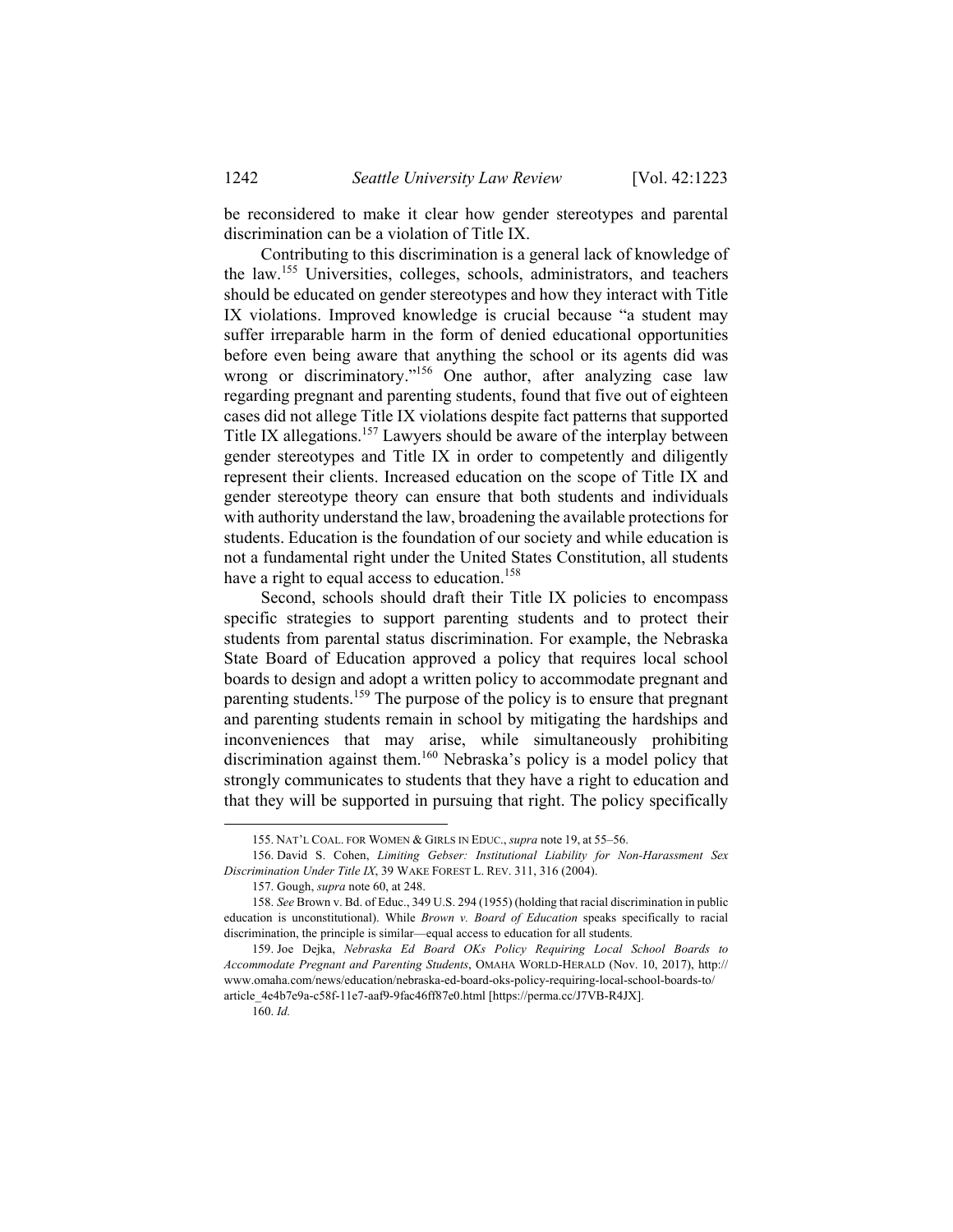mandates that parenting students cannot be penalized when absent because of doctor appointments for their children, allows for parenting students to make up missed school work, and provides students with alternative means to complete course work, such as online work, tutoring, or home-based study.161

Similarly, the University of Kansas specifically prohibits discrimination based on parental status.<sup>162</sup> The University of Kansas even defines parental status discrimination on its website, stating that parental status discrimination "involves treating an applicant, staff employee, faculty member, or student unfavorably for being the parents of young children, caring for elderly parents and sick significant others. This also includes violations of the Pregnancy Discrimination Act (PDA) which forbids treating a woman unfavorably because of pregnancy, childbirth . . . . <sup>7163</sup> By specifically naming parental status discrimination and defining it, the University of Kansas communicates to students that they cannot be discriminated against on the basis of their parental status.<sup>164</sup> All educational institutions can easily include parental status discrimination and a definition in their student handbook or on their Title IX website in order to be strong advocates for their students' success. All educational institutions should adopt similar policies that will protect the rights of their parenting students.

States themselves can go one step further by reaffirming Title IX's protections in state law. For example, California Education Code § 66281.7 provides that "all persons, regardless of their sex, should enjoy freedom from discrimination of any kind, including . . . pregnancy discrimination as described in Title IX . . . in the postsecondary educational institutions of the state."165 Section 66281.7 further requires educational institutions to allow graduate students "to take a leave of absence because she is pregnant or has recently given birth," for "a period consistent with the policies" of the institution or for a period of twelve months, "to prepare for and take preliminary and qualifying examinations and an extension of at least [twelve] months toward normative time to degree while in candidacy for a graduate degree, unless a longer extension

 <sup>161.</sup> *Id.* 

<sup>162.</sup> *University of Kansas Non-Discrimination Policy*, UNIV. KAN., http://ioa.ku.edu/policies/ku -non-discrimination-policy [https://perma.cc/PMA4-KY4Z].

<sup>163.</sup> *Parental Status*, UNIV. KAN., http://ioa.ku.edu/policies/definition/parental-status [https:// perma.cc/L2Z7-9D3B].

<sup>164.</sup> *See id.*

 <sup>165.</sup> CAL. EDUC. CODE § 66281.7 (West 2018).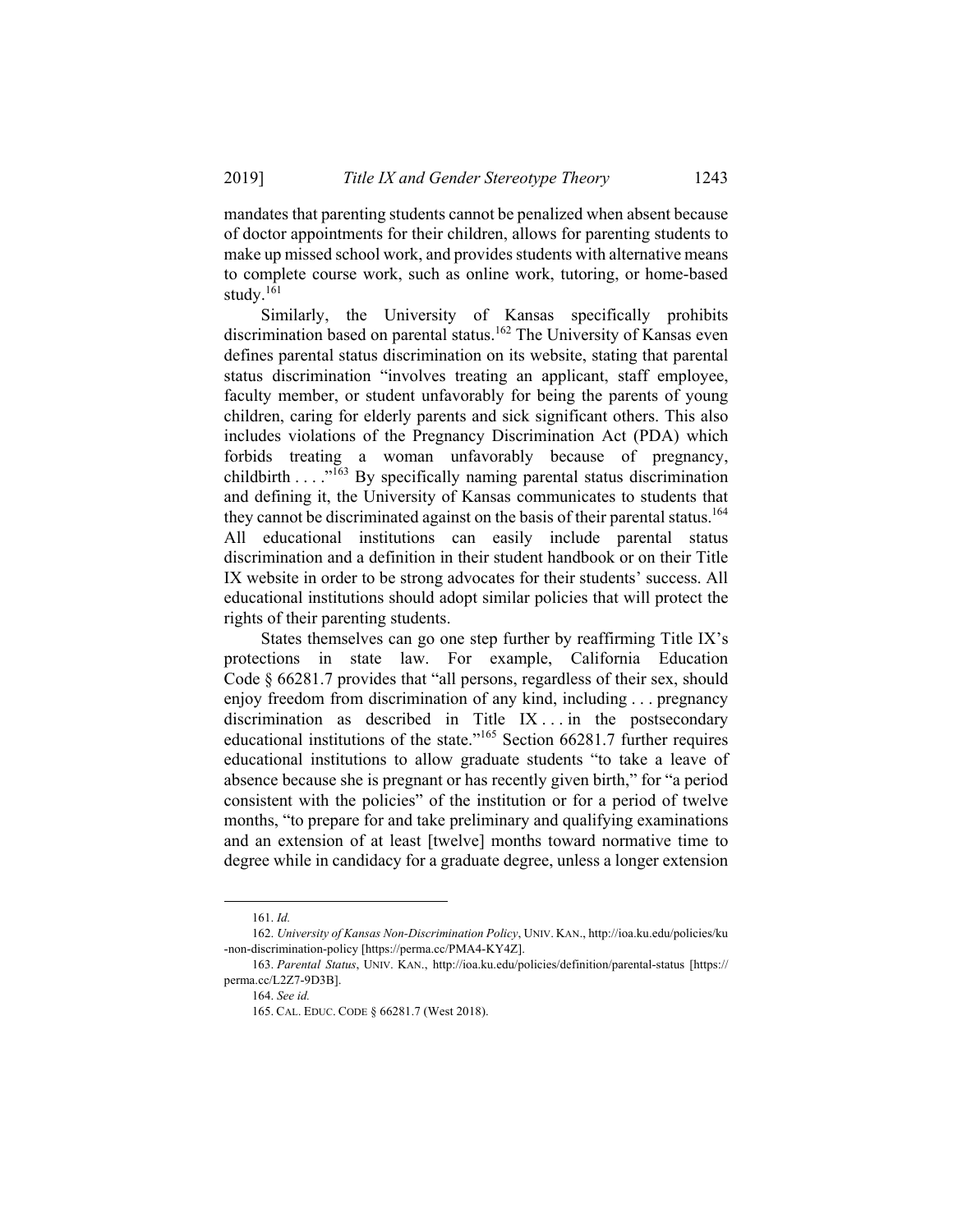is medically necessary."166 Section 66281.7 continues to provide that a graduate student, in good standing, who chooses to take a leave of absence because she is pregnant or recently gave birth "shall return to her program in good academic standing following a leave period consistent with the polices of the postsecondary educational institution or of up to one academic year."<sup>167</sup> Importantly, the law requires postsecondary educational institutions to have a written policy for graduate students on pregnancy discrimination.168 California's progressive regulation carries many benefits: (1) it puts educational institutions on notice that parental status discrimination will not be tolerated; (2) it provides clear rights to graduate students who are pregnant or parenting after recent childbirth; and (3) it firmly communicates to students that they have rights under Title IX.

Last, the language of the enforcing regulations of Title IX should be reconsidered to make clear that Title IX can protect students from parental status discrimination. The Department of Education Office for Civil Rights is the enforcing entity of Title IX and is responsible for evaluating, investigating, and resolving complaints of sex discrimination.<sup>169</sup> Further, the Office for Civil Rights provides information and guidance to educational facilities on how to comply with Title IX.<sup>170</sup> As the regulations are currently written and combined with the lack of case law regarding parenting students, it appears that discrimination based on parental status is only prohibited if a rule is applied differently against a female parent than a male parent. However, as federal case law has begun to establish, that is not the case. $171$ 

Further confusing this situation, critics have labeled Title IX as an ineffective enforcement tool because while Title IX broadly prohibits discrimination "on the basis of sex," parental status is only specifically

169. U.S. DEP'T OF EDUC. OFFICE FOR CIVIL RIGHTS, *supra* note 42.

 <sup>166.</sup> *Id.*

<sup>167.</sup> *Id.*

<sup>168.</sup> *Id.*

<sup>170.</sup> *Id.*

<sup>171.</sup> *See* Tingley-Kelley v. Trs. of the Univ. of Pa., 677 F. Supp. 2d 764, 775 (E.D. Pa. 2010). *But see* Gough, *supra* note 60, at 252 ("'[C]omparability' is an area in which the scholars agree that there is little to no case law. Those who characterize the case law as little are correct; however, students seeking to assert claims are not without guidance. . . . [I]n the context of athletics, Title IX 'involves a comparison of the availability, quality, and kinds of benefits, opportunities, and treatment afforded members of both sexes.' . . . [A]lthough not in the specific context of . . . parenting students, the court in Newberg v. Board of Public Education . . . . looked at 'court offerings, type of degrees available, class size, teaching qualifications, academic and recreational facilities . . . .'").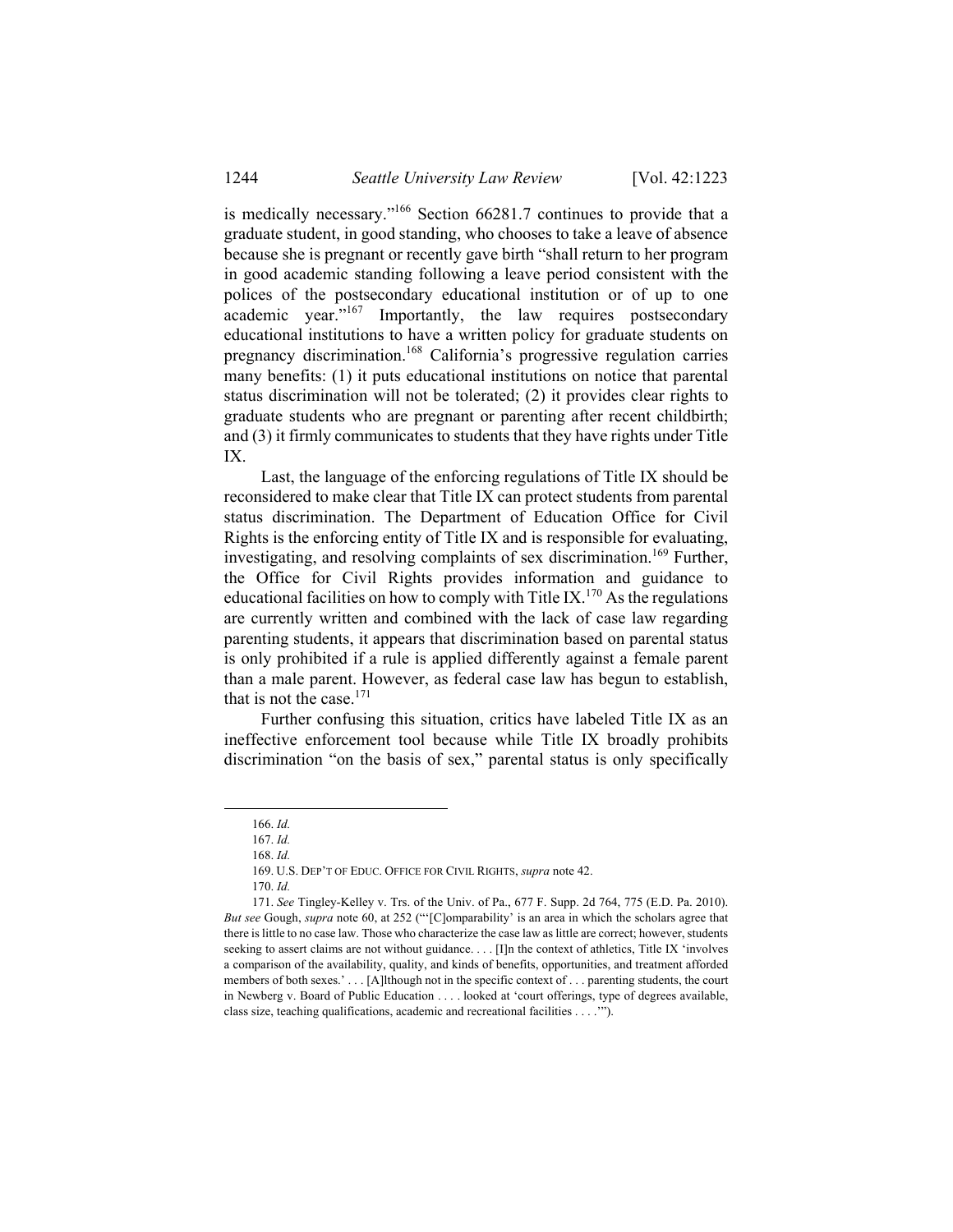protected in the regulations.172 Courts then turn to other civil rights statutes to supplement their analysis, like Title VII, as discussed above.<sup>173</sup> While it is unlikely under the current supervision of Secretary Betsy DeVos that the Department of Education will increase protection under Title IX for students,<sup>174</sup> advocates should call for reform and increased protections. A revision of the law, combined with efforts from the Office for Civil Rights, will further protect the rights of parenting students. Specifically, Title IX regulations should explicitly state that comparative evidence is not necessary, that sex-based stereotyping is appropriate evidence of sex discrimination, and that parenting students are protected from discrimination for more than the duration of their pregnancy or the immediate period following the birth of their child.

#### **CONCLUSION**

As illustrated, gender discrimination is prevalent, and a subset of that discrimination is parental status discrimination. Under Title VII or Title IX, distinctions based on parental status are a violation if the impact is to discriminate on the basis of sex.<sup>175</sup> Gender stereotyping theory allows students to bridge that gap and illustrate that discrimination on the basis of parental status is sex discrimination.

Further, the Supreme Court has stated that "[b]ecause Congress did not list any specific discriminatory practices in Title IX, its failure to mention one such practice says nothing about whether it intended that practice to be covered."176 This interpretation leaves the door open for increased protections to parenting students under Title IX. However, compliance with Title IX and dissemination of information must be

 $\overline{\phantom{a}}$ 

 <sup>172.</sup> Hady, *supra* note 138, at 103.

<sup>173.</sup> *Id.*

 <sup>174.</sup> Secretary DeVos has rescinded Obama-era protections for sexual assault victims under Title IX on college campuses across the nation. Phil McCausland, *DeVos Rescinds Obama-Era Title IX Protections, Drawing Mixed Reactions from Advocates*, NBC NEWS (Sept. 22, 2017), https:// www.nbcnews.com/news/us-news/devos-rescinds-obama-era-title-ix-protections-drawing-mixed-

reactions-n803976 [https://perma.cc/J2RY-JEL9]. Although, no guidance has been rescinded that specifically targets parenting students, this is an attack on Title IX protections all the same. While outside the overall scope of this Comment, protections for women and parents have been under attack by the Trump administration in general. *See* Lenora M. Lapidus & Vania Leveille, *Why Trump's Newest Parental Leave Proposal Still Doesn't Cut It*, ACLU (June 1, 2017), https://www.aclu. org/blog/womens-rights/pregnancy-and-parenting-discrimination/why-trumps-newest-parental-leave -proposal [https://perma.cc/F4RA-ZXRN].

 <sup>175.</sup> Mabry v. State Bd. of Cmty. Colls. & Occupational Educ., 813 F.2d 311, 316 (10th Cir. 1987).

 <sup>176.</sup> Jackson v. Birmingham Bd. of Educ., 544 U.S. 167, 175 (2005).